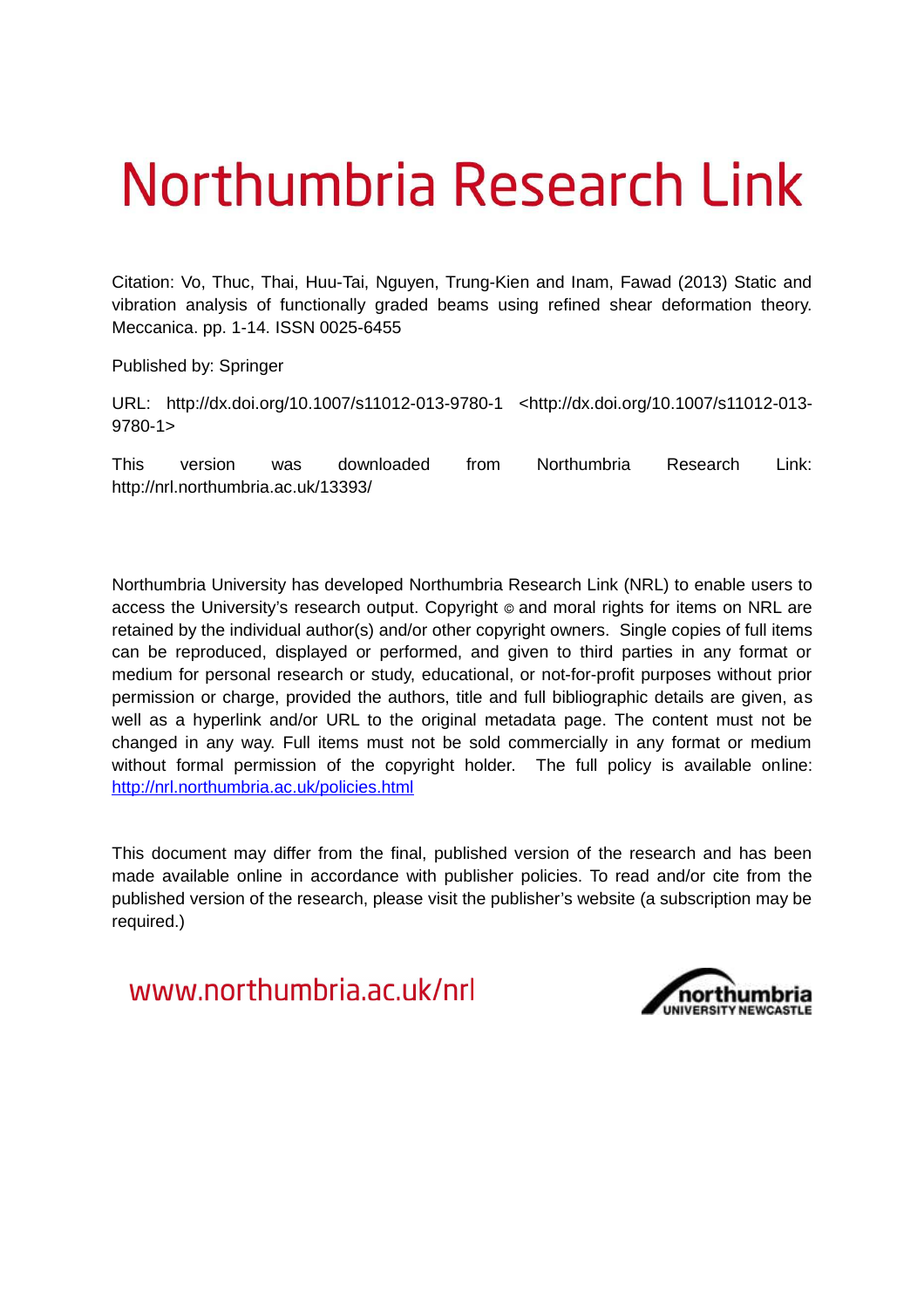## Static and vibration analysis of functionally graded beams using refined shear deformation theory

Thuc P. Vo<sup>a,∗</sup>, Huu-Tai Thai<sup>b</sup>, Trung-Kien Nguyen<sup>c</sup>, Fawad Inam<sup>d</sup>

 ${}^aSchool$  of Engineering, Glyndŵr University, Mold Road, Wrexham LL11 2AW, UK.  $b$  Department of Civil and Environmental Engineering, Hanyang University, 17 Haengdang-dong, Seongdong-gu, Seoul 133-791, Republic of Korea.  ${}^{c}$ Faculty of Civil Engineering and Applied Mechanics, University of Technical Education Ho Chi Minh City, 1 Vo Van Ngan Street, Thu Duc District, Ho Chi Minh City, Vietnam  ${}^{d}$ Faculty of Engineering and Environment, Northumbria University, Newcastle upon Tyne, NE1 8ST, UK.

#### Abstract

Static and vibration analysis of functionally graded beams using refined shear deformation theory is presented. The developed theory, which does not require shear correction factor, accounts for shear deformation effect and coupling coming from the material anisotropy. Governing equations of motion are derived from the Hamilton's principle. The resulting coupling is referred to as triply coupled axialflexural response. A two-noded Hermite-cubic element with five degree-of-freedom per node is developed to solve the problem. Numerical results are obtained for functionally graded beams with simply-supported, cantilever-free and clamped-clamped boundary conditions to investigate effects of the power-law exponent and modulus ratio on the displacements, natural frequencies and corresponding mode shapes.

*Keywords:* Functionally graded beams; refined shear deformation theory; triply coupled response; finite element model

#### 1. Introduction

Functionally graded (FG) materials are a class of composites that have continuous variation of material properties from one surface to another and thus eliminate the stress concentration found in laminated composites. Typically, FG material is made from a mixture of a ceramic and a metal in such a way that the ceramic can resist high temperature in thermal environments, whereas the metal can decrease the tensile stress occurring on the ceramic surface at the earlier state of cooling. Understanding static and dynamic behaviour of FG beams is of increasing importance. Many theoretical

<sup>∗</sup>Corresponding author, tel.: +44 1978 293979

Email address: t.vo@glyndwr.ac.uk (Thuc P. Vo)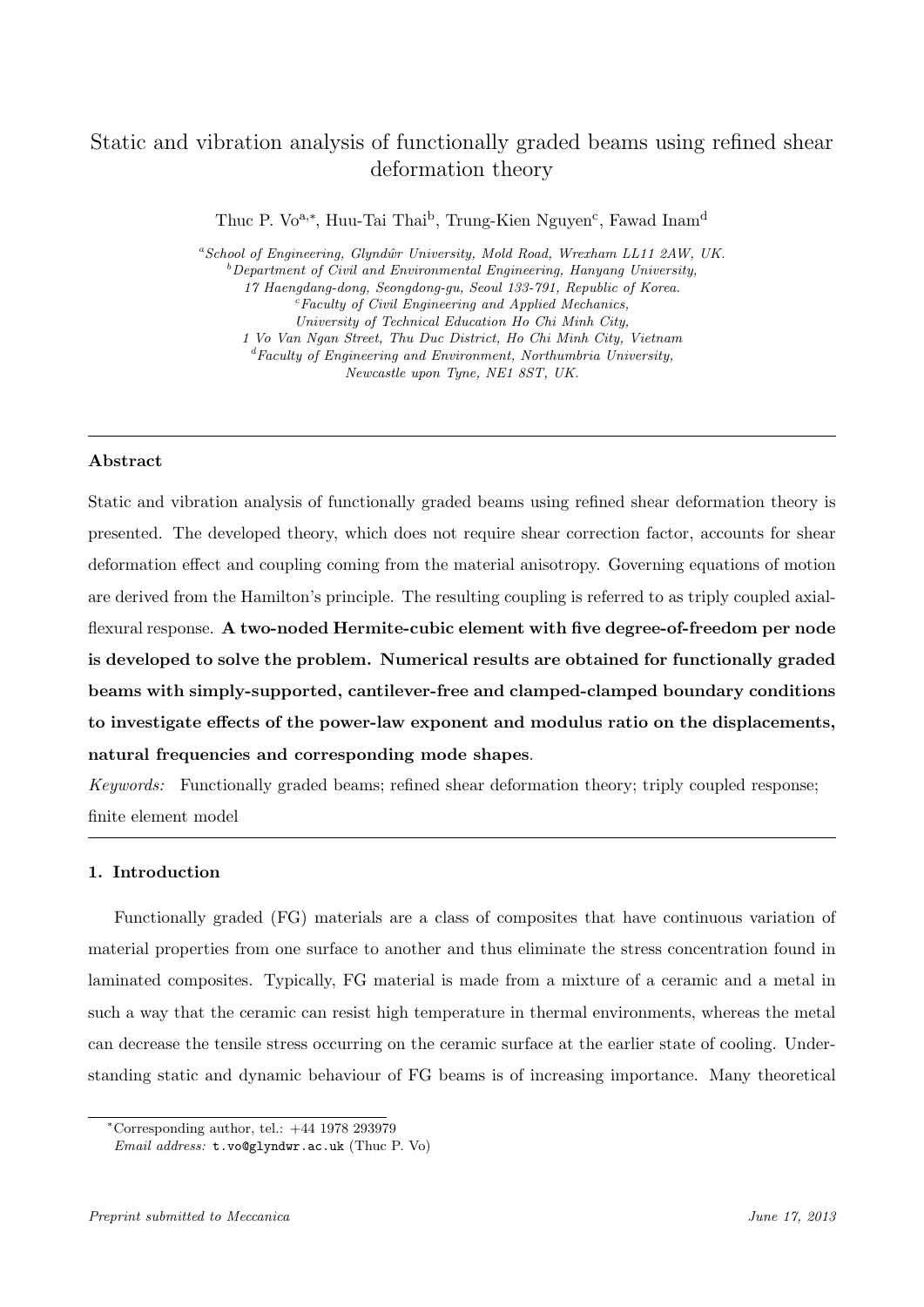models and beam theories have been developed to solve this complicated problem. By using a meshless local Petrov-Galerkin method, Ching and Yen [1] presented numerical solutions for two-dimensional (2D) FG solids such as simply-supported beams. In terms of Airy stress function, Zhong and Yu [2] presented a general 2D solution for a cantilever FG beam with arbitrary variations of material properties. Birsan et al. [3] employed the theory of directed curves to investigate the mechanical behaviour of non-homogeneous, composite, and FG beams. Based on the classical beam theory (CBT), Sankar and Zhu  $([4], [5])$  gave an elasticity solution for FG beams under static transverse loads. **Simsek** and Kocaturk [6] investigated free vibration characteristics and the dynamic behavior of simply-supported FG beam under a concentrated moving harmonic load. Khalili et al. [7] combined the Rayleigh-Ritz method and the differential quadrature method to solve forced vibration analysis of FG beams subjected to moving loads. Alshorbagy et al. [8] presented the dynamic characteristics of FG beams with material graduation in axially or transversally through the thickness. It is well known that the CBT is more suitable for slender beams and lower modes of vibration, and becomes inadequate to characterize higher modes of vibration, in particular for short beams. Thus, the first-order beam theory (FOBT) is proposed to overcome the limitations of the CBT by accounting for the transverse shear effects. Based on this theory, Chakraborty et al. [9] proposed a new beam finite element to study static, free vibration and wave propagation problems of FG beams. Li [10] presented a new unified approach for analyzing the static and dynamic behaviours of FG beams with the rotary inertia and shear deformation included. Sina et al. [11] derived analytical solution for free vibration of FG beams. Since the FOBT violates the zero shear stress conditions on the top and bottom surfaces of the beam, a shear correction factor is required to account for the discrepancy between the actual stress state and the assumed constant stress state. To remove the discrepancies in the CBT and FOBT, the higher-order beam theory (HOBT) is developed to avoid the use of shear correction factor and has a better prediction of response of FG beams. The HOBT can be formulated based on the assumption of the higher-order variation of axial displacement or both axial and transverse displacements through the beam depth. Although there are many references available on static  $(12-[17])$  and vibration  $(18-[23])$ , the research on the displacements and natural frequencies of FG beams in a unitary manner is limited. Kapuria et al. [24] presented a finite element model for static and free vibration responses of layered FG beams using third-order zigzag theory and validated against experiments. Thai and Vo [25] used the Navier procedure to determine the analytical solution of a simply-supported FG beam by using various higher-order shear deformation beam theories. To the best of the authors' knowledge, there is no publication available that uses finite element model to deal with displacements,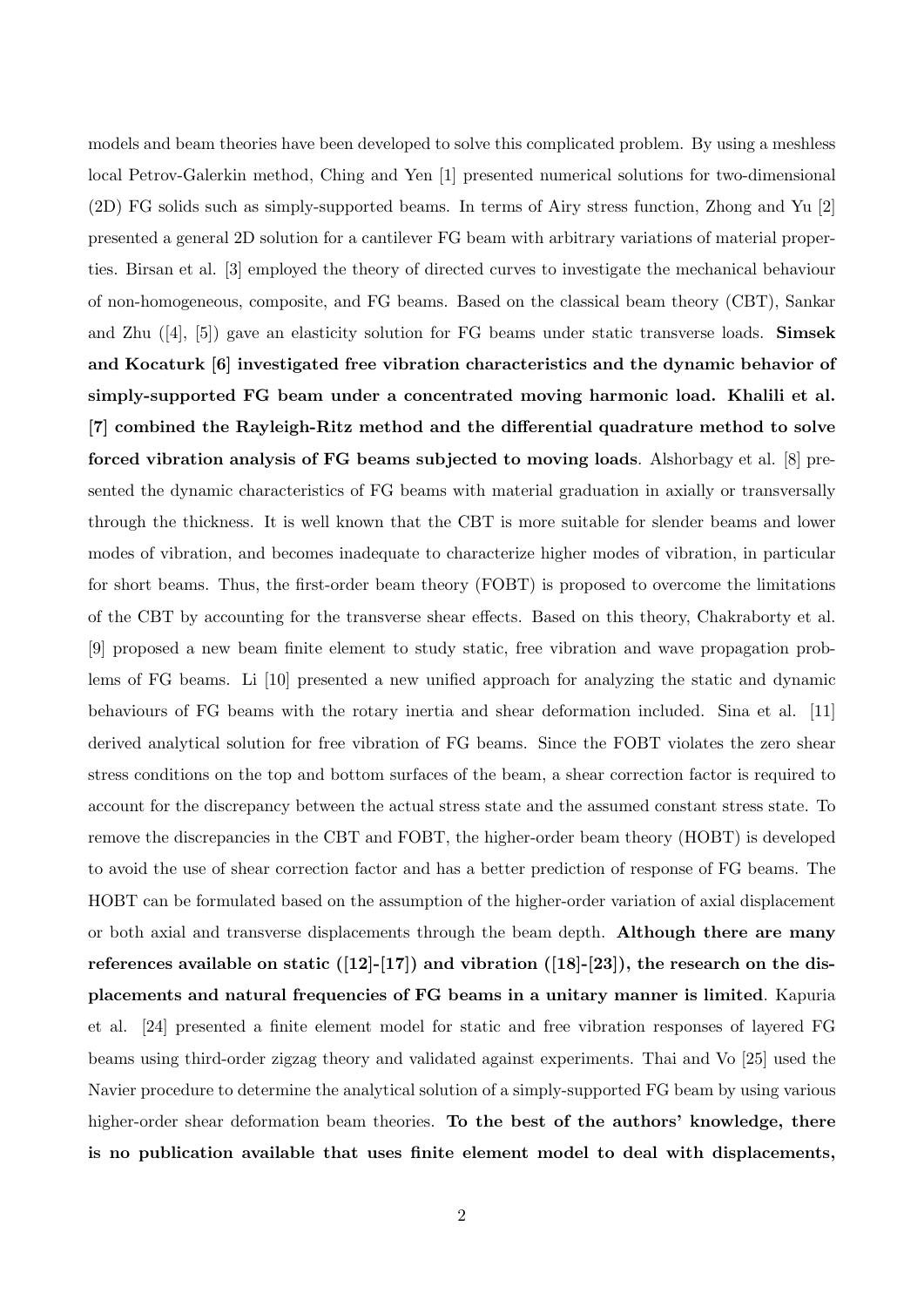higher modes of vibration and corresponding mode shapes of FG beams with various boundary conditions using refined shear deformation theory in the open literature. This complicated problem is not well-investigated and there is a need for further studies.

In this paper, static and vibration analysis of FG beams using refined shear deformation theory is presented. The developed theory, which does not require shear correction factor, accounts for shear deformation effect and coupling coming from the material anisotropy. Governing equations of motion are derived from the Hamilton's principle. The resulting coupling is referred to as triply coupled axial-flexural response. A two-noded Hermite-cubic element with five degree-of-freedom per node is developed to solve the problem. Numerical results are obtained for FG beams with simply-supported, cantilever-free and clamped-clamped boundary conditions to investigate effects of the power-law exponent and modulus ratio on the displacements, natural frequencies and corresponding mode shapes.

#### 2. Kinematics

Consider a FG beam with length L and rectangular cross-section  $b \times h$ , with b being the width and h being the height. The  $x$ -,  $y$ -, and  $z$ -axes are taken along the length, width, and height of the beam, respectively, as shown in Fig. 1. To derive the finite element model of a FG beam, the following assumptions are made for the displacement field:

- (a) The axial and transverse displacements consist of bending and shear components in which the bending components do not contribute toward shear forces and, likewise, the shear components do not contribute toward bending moments.
- (b) The bending component of axial displacement is similar to that given by the Euler-Bernoulli beam theory.
- (c) The shear component of axial displacement gives rise to the higher-order variation of shear strain and hence to shear stress through the beam depth in such a way that shear stress vanishes on the top and bottom surfaces.

The displacement field of the present theory, based on Reddy [26], can be obtained as:

$$
U(x, z, t) = u(x, t) - z \frac{\partial w_b(x, t)}{\partial x} - \frac{4z^3}{3h^2} \frac{\partial w_s(x, t)}{\partial x}
$$
 (1a)

$$
W(x, z, t) = w_b(x, t) + w_s(x, t)
$$
\n<sup>(1b)</sup>

where u is the axial displacement,  $w_b$  and  $w_s$  are the bending and shear components of transverse displacement along the mid-plane of the beam.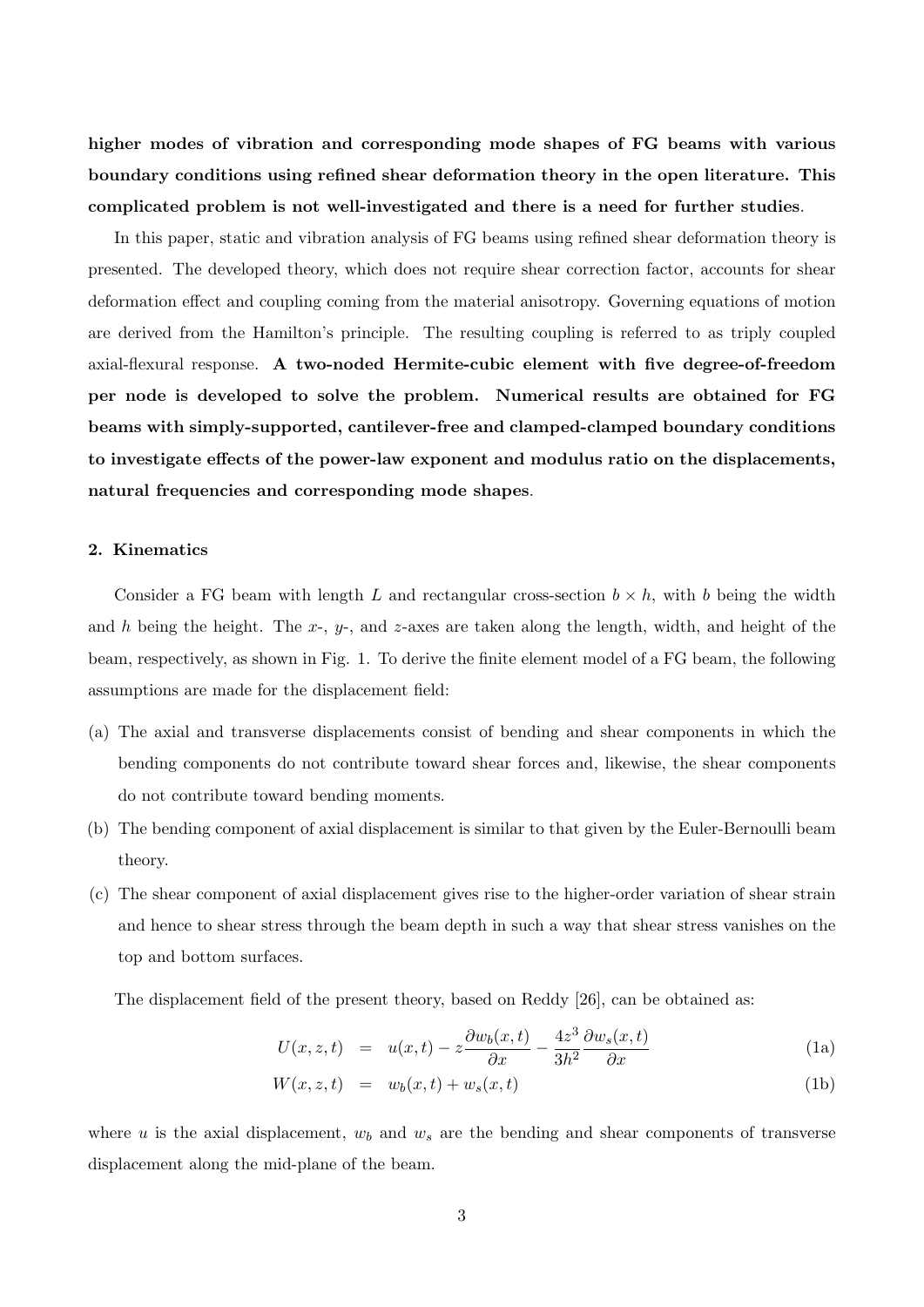The non-zero strains are given by:

$$
\epsilon_x = \frac{\partial U}{\partial x} = \epsilon_x^{\circ} + z\kappa_x^b + f(z)\kappa_x^s \tag{2a}
$$

$$
\gamma_{xz} = \frac{\partial W}{\partial x} + \frac{\partial U}{\partial z} = \left[1 - f'(z)\right] \gamma_{xz}^{\circ} = g(z) \gamma_{xz}^{\circ}
$$
 (2b)

where

$$
f = \frac{4z^3}{3h^2} \tag{3a}
$$

$$
g = 1 - f' = 1 - \frac{4z^2}{h^2}
$$
 (3b)

and  $\epsilon_x^{\circ}$  $x^{\circ}_{x}, \gamma_{xz}^{\circ}, \kappa_x^b$  and  $\kappa_x^s$  are the axial strain, shear strain and curvatures in the beam, respectively, defined as:

$$
\epsilon_x^{\circ} = u' \tag{4a}
$$

$$
\gamma_{xz}^{\circ} = w'_s \tag{4b}
$$

$$
\kappa_x^b = -w_b'' \tag{4c}
$$

$$
\kappa_x^s = -w_s'' \tag{4d}
$$

where differentiation with respect to the x-axis is denoted by primes  $(')$ .

#### 3. Variational Formulation

In order to derive the equations of motion, Hamilton's principle is used:

$$
\delta \int_{t_1}^{t_2} (\mathcal{K} - \mathcal{U} - \mathcal{V}) dt = 0 \tag{5}
$$

where  $U, V$  and K denote the strain energy, work done by external forces, and kinetic energy, respectively.

The variation of the strain energy can be stated as:

$$
\delta \mathcal{U} = \int_{v} (\sigma_x \delta \epsilon_x + \sigma_{xz} \delta \gamma_{xz}) dv = \int_{0}^{l} (N_x \delta \epsilon_z^{\circ} + M_x^b \delta \kappa_x^b + M_x^s \delta \kappa_x^s + Q_{xz} \delta \gamma_{xz}^{\circ}) dx \tag{6}
$$

where  $N_x, M_x^b, M_x^s$  and  $Q_{xz}$  are the axial force, bending moments and shear force, respectively, defined by integrating over the cross-sectional area A as:

$$
N_x = \int_A \sigma_x dA \tag{7a}
$$

$$
M_x^b = \int_A \sigma_x z dA \tag{7b}
$$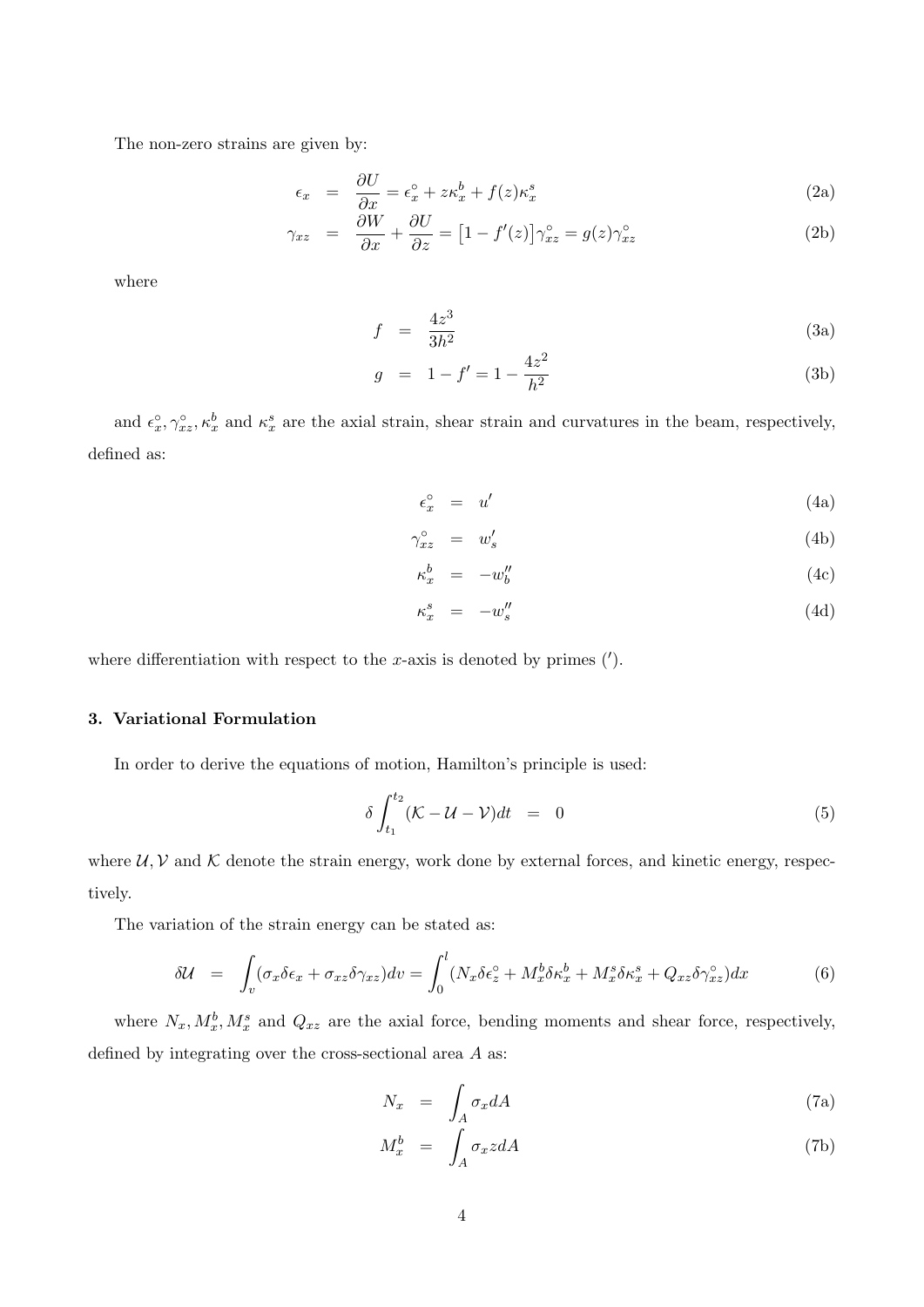$$
M_x^s = \int_A \sigma_x f(z) dA \tag{7c}
$$

$$
Q_{xz} = \int_A \sigma_{xz} g(z) dA \tag{7d}
$$

The variation of work done by external forces can be written as:

$$
\delta \mathcal{V} = -\int_0^l \left[ \mathcal{P}_x \delta u + \mathcal{P}_z (\delta w_b + \delta w_s) \right] dx \tag{8}
$$

The variation of the kinetic energy is obtained as:

$$
\delta \mathcal{K} = \int_{v} \rho(z) (\dot{U} \delta \dot{U} + \dot{W} \delta \dot{W}) dv
$$
  
\n
$$
= \int_{0}^{l} \left[ \delta \dot{u} (m_0 \dot{u} - m_1 \dot{w}_b' - m_f \dot{w}_s') + \delta \dot{w}_b m_0 (\dot{w}_b + \dot{w}_s) + \delta \dot{w}_b' (-m_1 \dot{u} + m_2 \dot{w}_b' + m_{fz} \dot{w}_s') \right]
$$
  
\n
$$
+ \delta \dot{w}_s m_0 (\dot{w}_b + \dot{w}_s) + \delta \dot{w}_s' (-m_f \dot{u} + m_{fz} \dot{w}_b' + m_{fz} \dot{w}_s') \Big] dx
$$
\n(9)

where the differentiation with respect to the time t is denoted by dot-superscript convention;  $\rho(z)$ is the mass density and  $m_0, m_1, m_2, m_f, m_{fz}$  and  $m_{fz}$  are the inertia coefficients, defined by:

$$
m_f = \int_A f(z)\rho(z)dA = \frac{4m_3}{3h^2} \tag{10a}
$$

$$
m_{fz} = \int_{A} z f(z) \rho(z) dA = \frac{4m_4}{3h^2} \tag{10b}
$$

$$
m_{f^2} = \int_A f^2(z)\rho(z)dA = \frac{16m_6}{9h^4}
$$
 (10c)

where:

$$
(m_0, m_1, m_2, m_3, m_4, m_6) = \int_A \rho(z)(1, z, z^2, z^3, z^4, z^6) dA \tag{11}
$$

By substituting Eqs. (6), (8) and (9) into Eq. (5), the following weak statement is obtained:

$$
0 = \int_{t_1}^{t_2} \int_0^l \left[ \delta \dot{u} (m_0 \dot{u} - m_1 \dot{w_b}' - m_f \dot{w_s}') + \delta \dot{w_b} m_0 (\dot{w_b} + \dot{w_s}) + \delta \dot{w_b}' (-m_1 \dot{u} + m_2 \dot{w_b}' + m_{fz} \dot{w_s}') \right] + \delta \dot{w_s} m_0 (\dot{w_b} + \dot{w_s}) + \delta \dot{w_s}' (-m_f \dot{u} + m_{fz} \dot{w_b}' + m_{f2} \dot{w_s}') - \mathcal{P}_x \delta u - \mathcal{P}_z (\delta w_b + \delta w_s) - N_x \delta u' + M_x^b \delta w_b'' + M_x^s \delta w_s'' - Q_{xz} \delta w_s' \right] dx dt
$$
 (12)

#### 4. Constitutive Equations

The material properties of FG beams are assumed to vary continuously through the beam depth by a power-law as [27]:

$$
P(z) = (P_u - P_l)(\frac{1}{2} + \frac{z}{h})^n + P_l
$$
\n(13)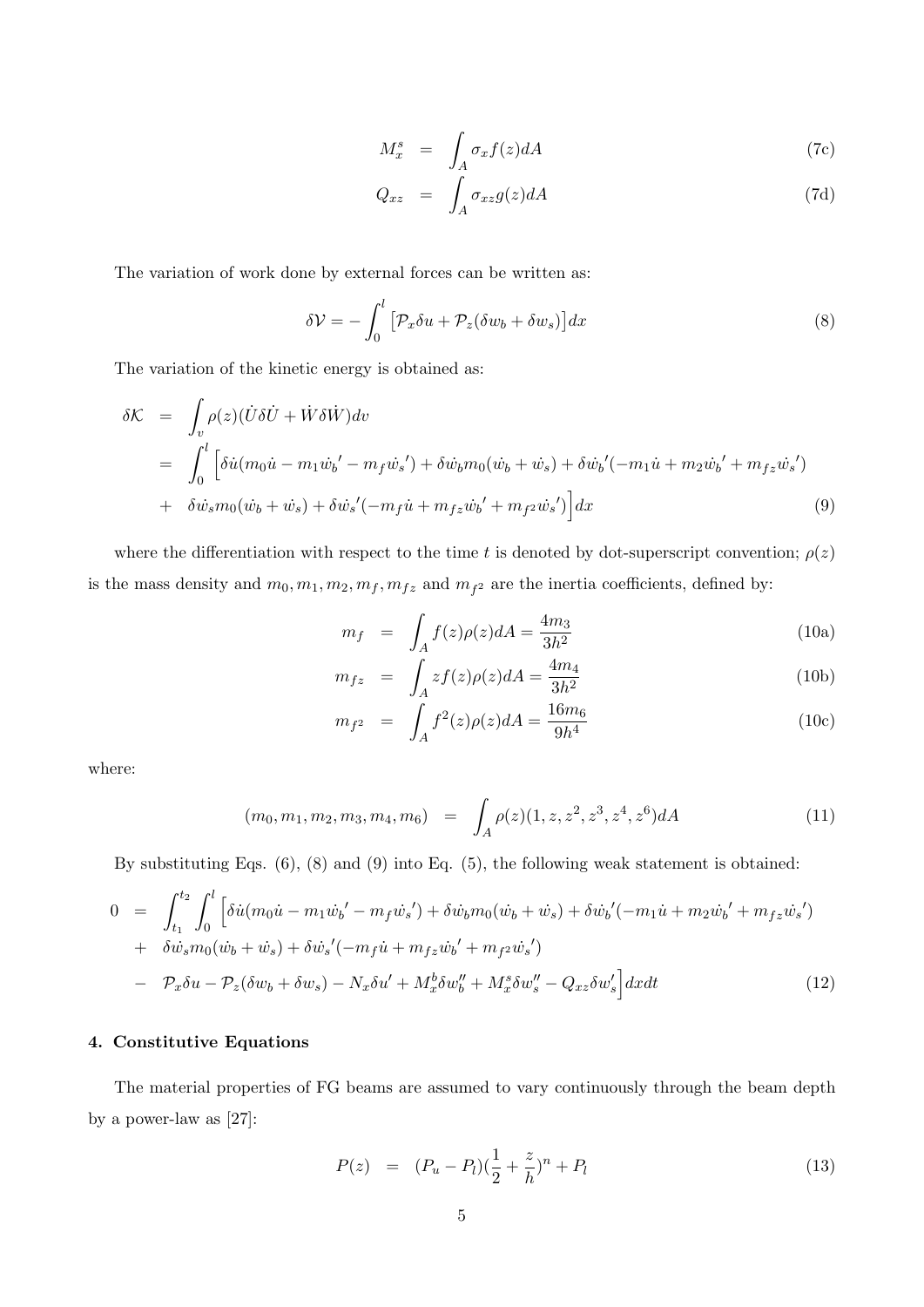where P represents the effective material property such as Young's modulus E, Poisson's ratio  $\nu$ , and mass density  $\rho$ ; subscripts u and l represent the upper and lower surface constituents, respectively; and n is the power-law exponent. It is clear that when  $z = -h/2$ ,  $P = P_l$  and when  $z = h/2$ ,  $P = P_u$ . The stress-strain relations for FG beams are given by:

$$
\sigma_x = E(z)\gamma_x \tag{14a}
$$

$$
\sigma_{xz} = \frac{E(z)}{2[1 + \nu(z)]} \gamma_{xz} = G(z) \gamma_{xz} \tag{14b}
$$

The constitutive equations for bar forces and bar strains are obtained by using Eqs.  $(2)$ ,  $(7)$  and (14):

$$
\begin{Bmatrix}\nN_x \\
M_x^b \\
M_x^s \\
Q_{xz}\n\end{Bmatrix} = \begin{bmatrix}\nR_{11} & R_{12} & R_{13} & 0 \\
R_{22} & R_{23} & 0 \\
R_{33} & 0 & R_{44}\n\end{bmatrix} \begin{Bmatrix}\n\epsilon_x^{\circ} \\
\kappa_x^b \\
\kappa_x^s \\
\gamma_{xz}^{\circ}\n\end{Bmatrix}
$$
\n(15)

where  $R_{ij}$  are the stiffnesses of FG beams and given by:

$$
R_{11} = \int_{z} E(z)bdz
$$
 (16a)

$$
R_{12} = \int_{z} zE(z)bdz
$$
 (16b)

$$
R_{13} = \int_{z} f(z)E(z)bdz
$$
 (16c)

$$
R_{22} = \int_{z} z^2 E(z) b dz \qquad (16d)
$$

$$
R_{23} = \int_{z} z f(z) E(z) b dz \qquad (16e)
$$

$$
R_{33} = \int_{z} f^{2}(z)E(z)bdz
$$
 (16f)

$$
R_{44} = \int_{z} g^{2}(z)G(z)bdz \qquad (16g)
$$

### 5. Governing equations of motion

The equilibrium equations of the present study can be obtained by integrating the derivatives of the varied quantities by parts and collecting the coefficients of  $\delta u, \delta w_b$  and  $\delta w_s$ :

$$
N'_x + \mathcal{P}_x = m_0 \ddot{u} - m_1 \ddot{w}_b' - m_f \ddot{w}_s'
$$
\n(17a)

$$
M_x^{b''} + \mathcal{P}_z = m_0(\ddot{w}_b + \ddot{w}_s) + m_1 \ddot{u}' - m_2 \ddot{w}_b'' - m_{fz} \ddot{w}_s''
$$
 (17b)

$$
M_x^{s''} + Q'_{xz} + P_z = m_0(\ddot{w}_b + \ddot{w}_s) + m_f \ddot{u}' - m_{fz} \ddot{w}_b'' - m_{f^2} \ddot{w}_s''
$$
(17c)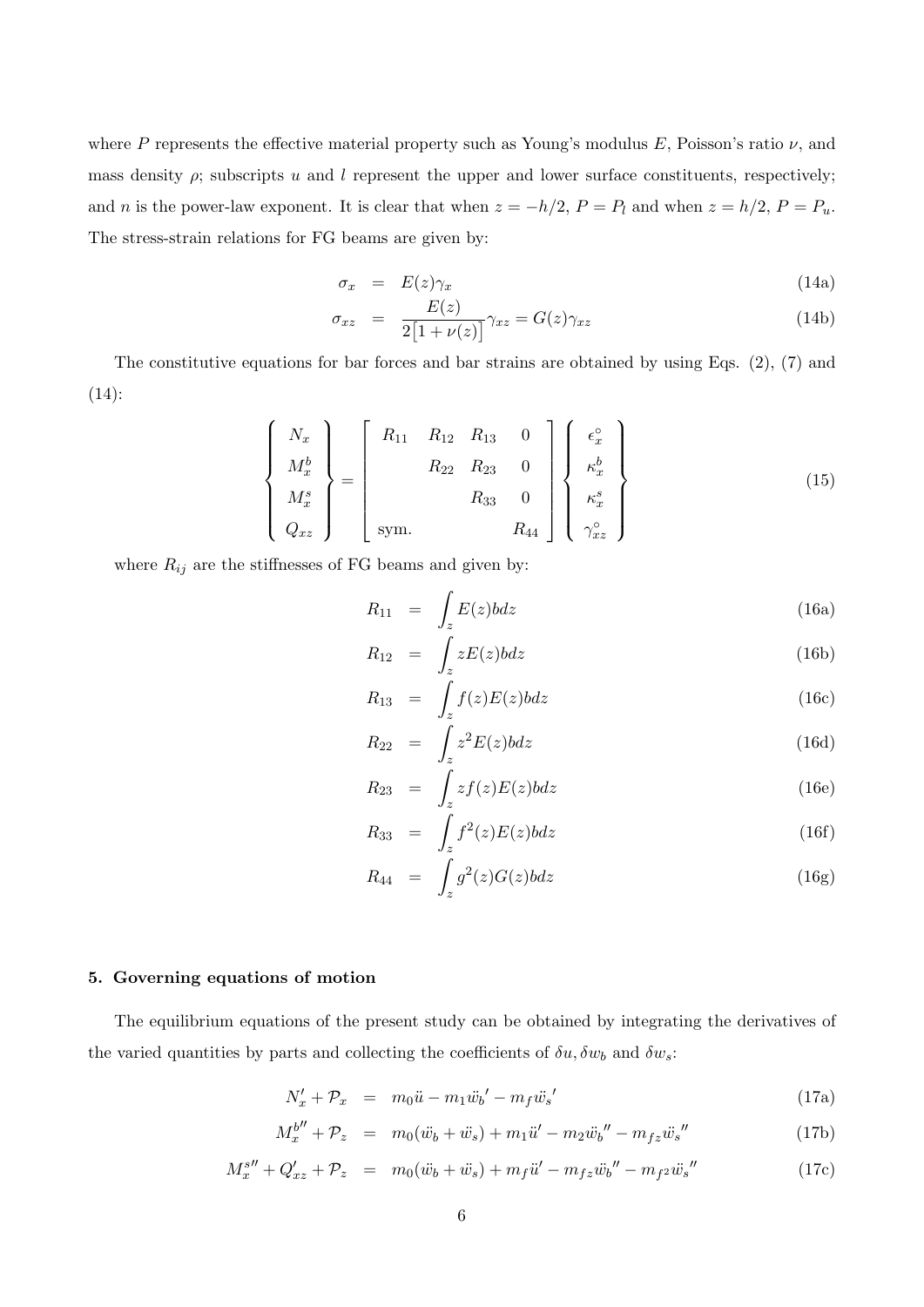The natural boundary conditions are of the form:

$$
\delta u \quad : \quad N_x \tag{18a}
$$

$$
\delta w_b : M_x^{b'} - m_1 \ddot{u} + m_2 \ddot{w}_b' + m_{fz} \ddot{w}_s'
$$
 (18b)

$$
\delta w'_b : M_x^b \tag{18c}
$$

$$
\delta w_s : M_x^{s'} + Q_{xz} - m_f \ddot{u} + m_{fz} \ddot{w}_b' + m_{f^2} \ddot{w}_s'
$$
 (18d)

$$
\delta w_s' \quad : \quad M_x^s \tag{18e}
$$

By substituting Eqs. (4) and (15) into Eq. (17), the explicit form of the governing equations of motion can be expressed with respect to the stiffnesses  $R_{ij}$ :

$$
R_{11}u'' - R_{12}w_0''' - R_{13}w_s''' + \mathcal{P}_x = m_0\ddot{u} - m_1\ddot{w}_b' - m_f\ddot{w}_s'
$$
 (19a)

$$
R_{12}u''' - R_{22}w_b^{iv} - R_{23}w_s^{iv} + \mathcal{P}_z = m_0(\ddot{w}_b + \ddot{w}_s) + m_1\ddot{u}'
$$

 $(19b)$ 

$$
- m_2 \ddot{w}_b'' - m_{fz} \ddot{w}_s''
$$
 (19b)  

$$
R_{13}u''' - R_{23}w_b^{iv} - R_{33}w_s^{iv} + R_{44}w_s'' + P_z = m_0(\ddot{w}_b + \ddot{w}_s) + m_f \ddot{u}'
$$
  

$$
- m_{fz} \ddot{w}_b'' - m_{f2} \ddot{w}_s''
$$
 (19c)

Eq. (19) is the most general form for the static and vibration analysis of FG beams, and the dependent variables,  $u, w_b$  and  $w_s$  are fully coupled. The resulting coupling is referred to as triply axial-flexural coupled response.

#### 6. Finite Element Formulation

The present theory for FG beams described in the previous section was implemented via a displacement based finite element method. The variational statement in Eq. (12) requires that the bending and shear components of transverse displacement  $w_b$  and  $w_s$  be twice differentiable and  $C^1$ -continuous, whereas the axial displacement u must be only once differentiable and  $C^0$ -continuous. The generalized displacements are expressed over each element as a combination of the linear interpolation function  $\Psi_j$  for u and Hermite-cubic interpolation function  $\psi_j$  for  $w_b$  and  $w_s$  associated with node j and the nodal values:

$$
u = \sum_{j=1}^{2} u_j \Psi_j \tag{20a}
$$

$$
w_b = \sum_{j=1}^4 w_{bj} \psi_j \tag{20b}
$$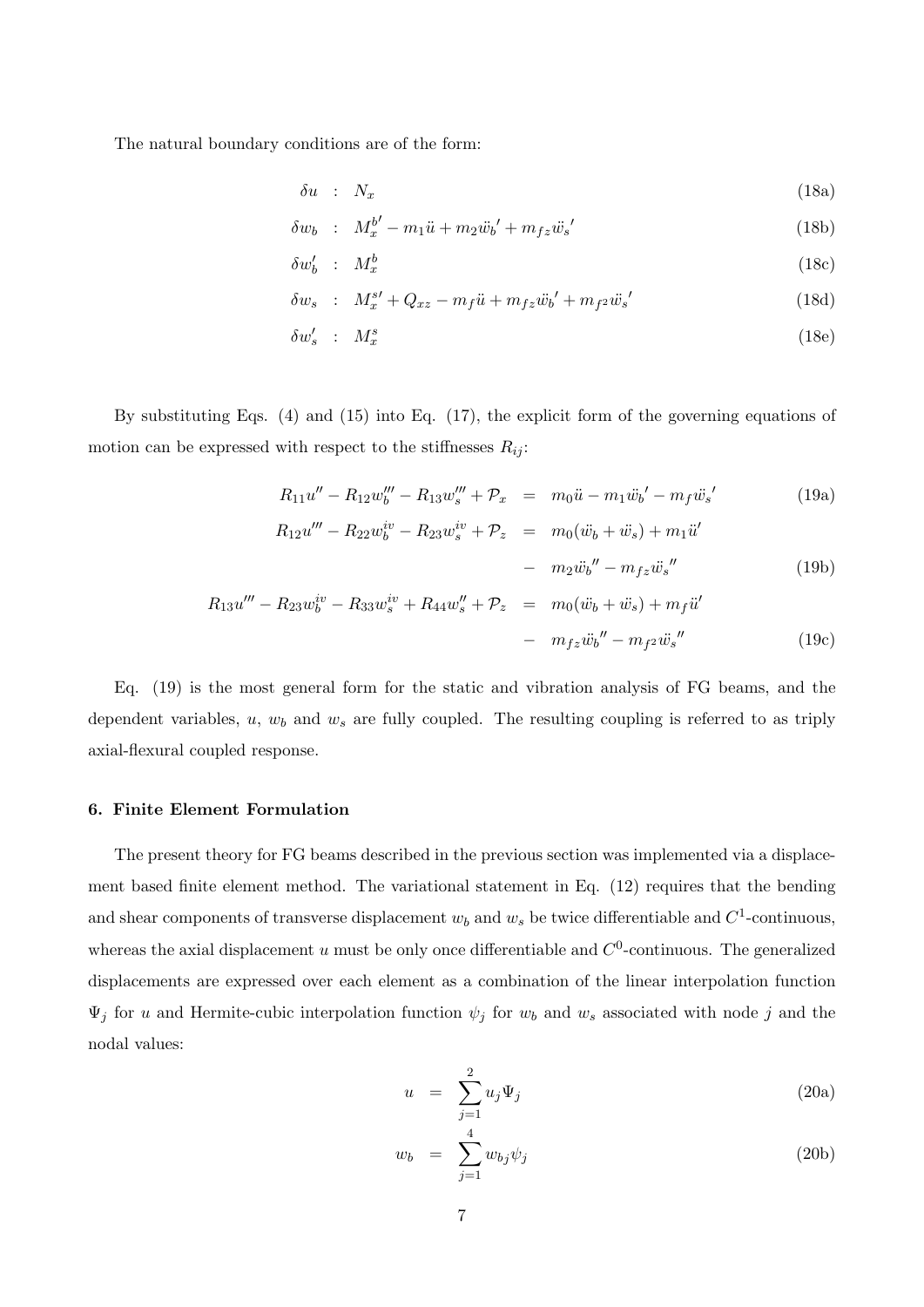$$
w_s = \sum_{j=1}^4 w_{sj} \psi_j \tag{20c}
$$

For static problem, by omitting the inertia terms and substituting expressions in Eq. (20) into the weak statement in Eq.  $(12)$ , the finite element model of a typical element can be expressed as:

$$
[K]\{\Delta\} = \{F\} \tag{21}
$$

where  $\{\Delta\}$  is the nodal displacements and  $[K], [F]$  is the element stiffness matrix, the element force vector, given by:

$$
K_{ij}^{11} = \int_0^l R_{11} \Psi_i' \Psi_j' dx \qquad (22a)
$$

$$
K_{ij}^{12} = -\int_0^l R_{12} \Psi_i' \psi_j'' dx \tag{22b}
$$

$$
K_{ij}^{13} = -\int_0^l R_{13} \Psi_i' \psi_j'' dx \qquad (22c)
$$

$$
K_{ij}^{22} = \int_0^l R_{22} \psi_i'' \psi_j'' dx
$$
 (22d)

$$
K_{ij}^{23} = \int_0^l R_{23} \psi_i'' \psi_j'' dx
$$
 (22e)

$$
K_{ij}^{33} = \int_0^l (R_{33} \psi_i'' \psi_j'' + R_{44} \psi_i' \psi_j') dx \tag{22f}
$$

$$
F_i^1 = \int_0^l \mathcal{P}_x \Psi_i dz \tag{22g}
$$

$$
F_i^2 = \int_0^l \mathcal{P}_z \psi_i dx \tag{22h}
$$

$$
F_i^3 = \int_0^l \mathcal{P}_z \psi_i dx \tag{22i}
$$

For vibration problem, the dynamic equation can be expressed as the following eigenvalue problem:

$$
([K] - \omega^2[M])\{\Delta\} = \{0\}
$$
\n(23)

where  $\{\Delta\}$  is the eigenvector of nodal displacements and  $[M]$  is the element mass matrix, given by:

$$
M_{ij}^{11} = \int_0^l m_0 \Psi_i \Psi_j dx \qquad (24a)
$$

$$
M_{ij}^{12} = -\int_0^l m_1 \Psi_i \psi'_j dx \tag{24b}
$$

$$
M_{ij}^{13} = -\int_0^l m_f \Psi_i \psi_j' dx \qquad (24c)
$$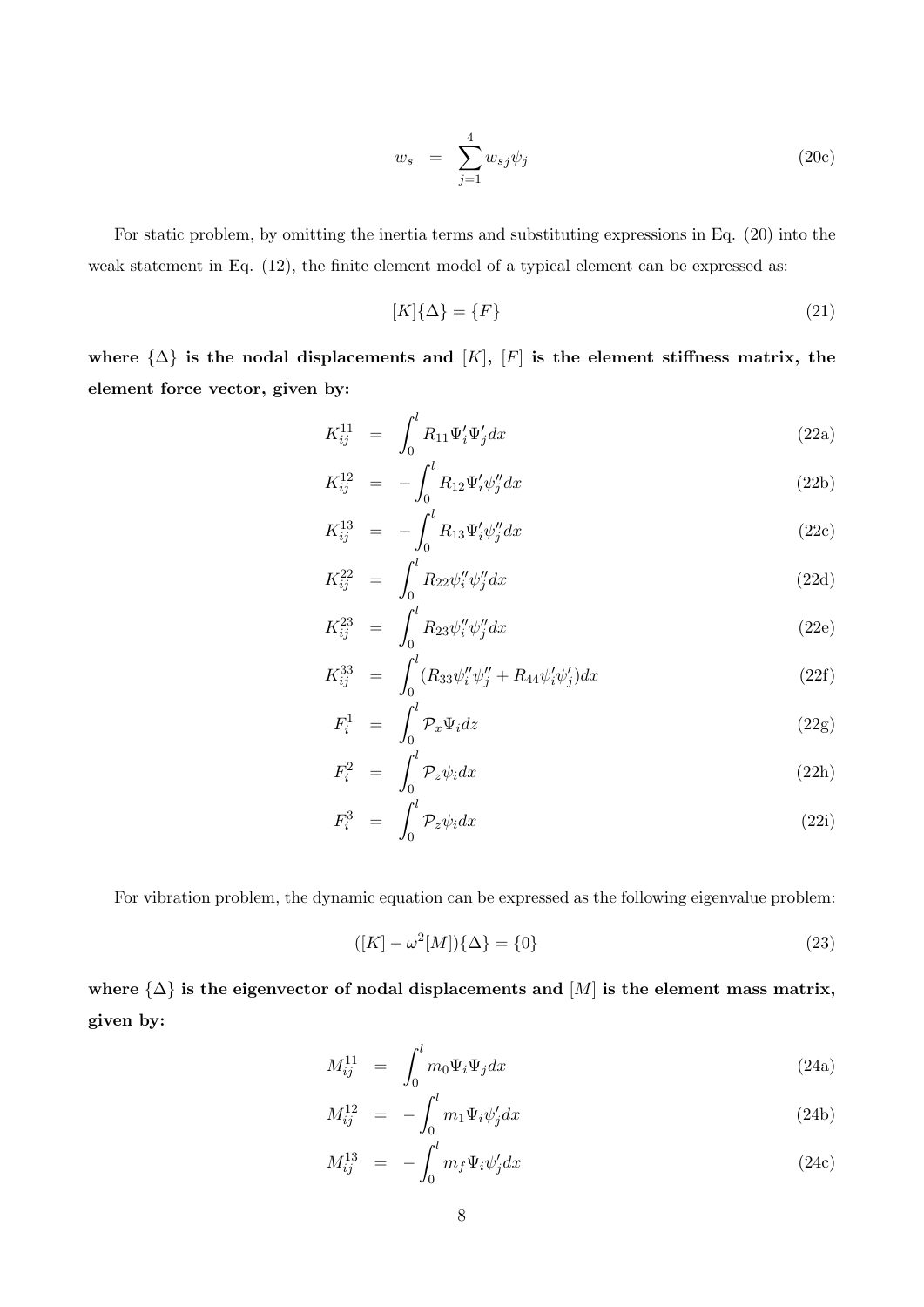$$
M_{ij}^{22} = \int_0^l (m_0 \psi_i \psi_j + m_2 \psi_i' \psi_j') dx
$$
 (24d)

$$
M_{ij}^{23} = \int_0^l (m_0 \psi_i \psi_j + m_{fz} \psi_i' \psi_j') dx
$$
 (24e)

$$
M_{ij}^{33} = \int_0^l (m_0 \psi_i \psi_j + m_{f^2} \psi_i' \psi_j') dx \qquad (24f)
$$

#### 7. Numerical Examples

In this section, a number of numerical examples are analysed for verification the accuracy of present study and investigation the displacements, natural frequencies and corresponding mode shapes of FG beams. In the case of the FOBT, a value of  $K_s = 5/6$  is used for the shear correction factor. For convenience, the following non-dimensional terms are used, the axial and vertical displacement of FG beams under the uniformly distributed load q:

$$
\overline{u} = \frac{u}{K} \frac{E_{Al}I}{qL^4}
$$
\n(25a)

$$
\overline{w} = \frac{w}{K} \frac{E_{Al}I}{qL^4}
$$
\n(25b)

and the natural frequencies:

$$
\overline{\omega} = \frac{\omega L^2}{h} \sqrt{\frac{\rho_{Al}}{E_{Al}}} \tag{26}
$$

as well as Young's modulus ratio:

$$
E_{\text{ratio}} = \frac{E_u}{E_l} \tag{27a}
$$

where  $I = \frac{bh^3}{12}$  $\frac{bh^3}{12}$  and  $K = \frac{5}{38}$  $\frac{5}{384}, \frac{1}{8}$  $\frac{1}{8}$  and  $\frac{1}{384}$  for simply-supported, cantilever-free and clampedclamped boundary conditions, respectively.

#### *7.1. Results for static analysis*

For verification purpose, simply-supported FG beams with two span-to-height ratios  $L/h = 4$  and 16 under a uniform load q are considered first. FG material properties obtained from [15] are composed of Aluminum in the upper surface (Al:  $E_u = E_{Al} = 70 \text{GPa}, \nu_{Al} = 0.3$ ) and Zirconia in the lower surface  $(ZnO_2: E_l = 200GPa, \nu_l = 0.3)$ . It should be noted that as the power-law exponent increases, the FG beam approaches to the full ceramic one and Young's modulus ratio  $(E_{\text{ratio}})$  is smaller than unity. The mid-span displacements for various values of power-law exponent are compared with previous results ([15], [25]) in Table 1. The analytical solutions using HOBT were given in Thai and Vo [25]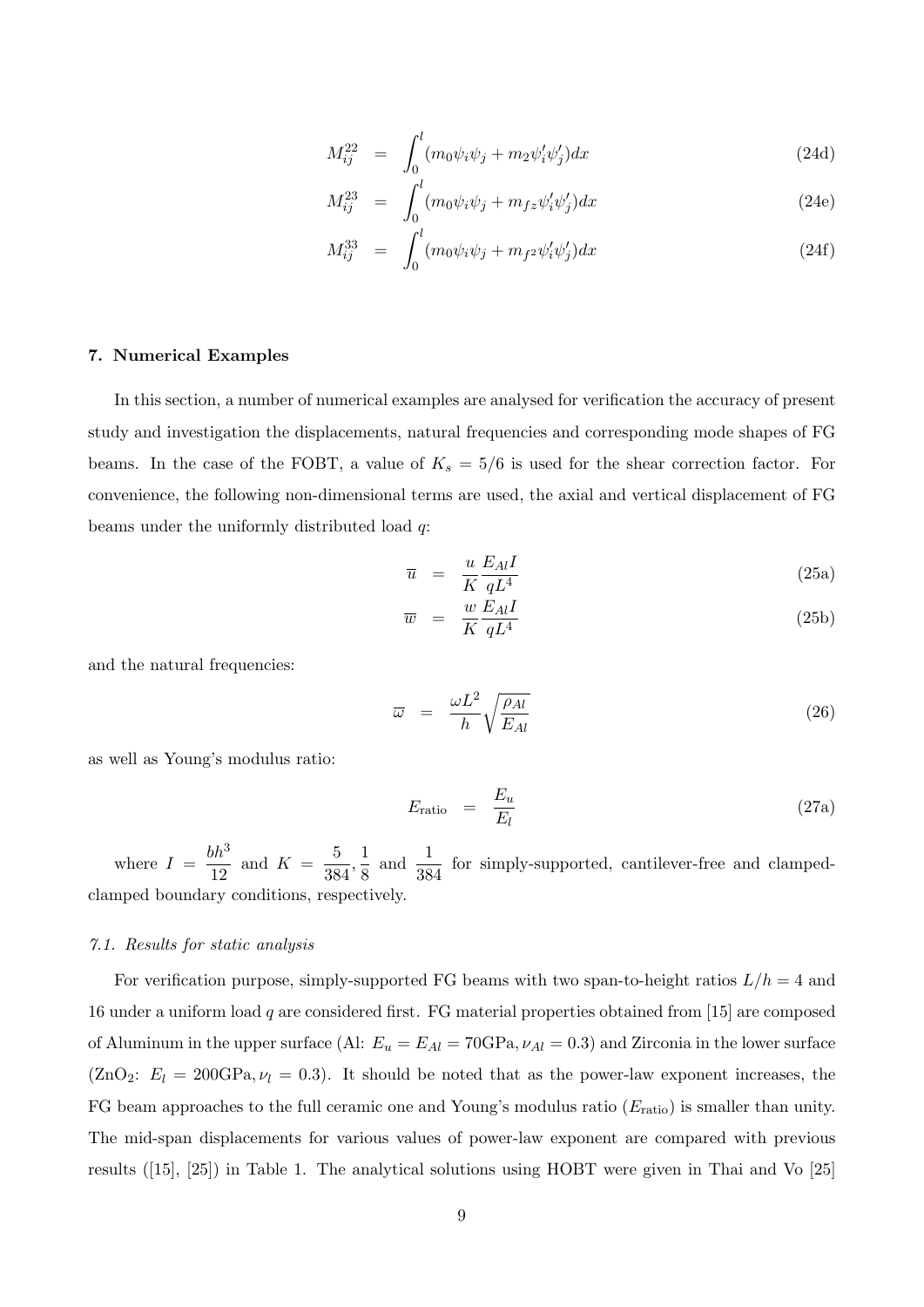and derived here for comparison. The results obtained from the FOBT and HOBT are very close to each other. It can be seen that the current solutions are in excellent agreement with previous studies. It seems that for the FOBT, Simsek [15] uses the shear correction factor  $K_s = 1.0$ . The bending and shear components of vertical displacement and axial displacement along the length of the beam are plotted in Figs. 2 and 3. All the displacements decrease with increasing value of the power-law exponent. This is due to the fact that the higher power-law exponent causes axial-flexural coupling effect, which results in an increase in axial and flexural stiffness. It is from Fig. 3 that highlights the effect of this coupling on the axial displacement of beam. This response is never seen in the homogeneous beams (ceramic and metal) because the coupling terms are not present. It also implies that the structure under transverse load not only causes vertical displacement as would be observed, but also causes additional response due solely to coupling effect.

In order to investigate the effects of the power-law exponent on the displacement further, by using HOBT, FG beams with different boundary conditions are considered. Unless mentioned otherwise, the lower surface of FG beams is always assumed to be Aluminum in the following examples. In contrast to previous example, in this case  $E_{\text{ratio}} > 1$ , all maximum displacements increase as the power-law exponent increases (Table 2). As expected, the highest displacements are obtained for full ceramic beam  $(n = 0)$  while the lowest ones are obtained for full metal beam  $(n = \infty)$ . The mid-span displacements of simply-supported FG beams are presented in Table 3 and Fig. 4 to show effect of the Young's modulus ratio. It can be seen that for a constant power-law exponent, the displacement decreases with increasing  $E_{\text{ratio}}$ . Vice versa, for a given value of  $E_{\text{ratio}}$ , as the power-law exponent increases, it causes contrary responses on the displacement, which is decreased when  $E_{\text{ratio}} < 1$  and increased when  $E_{\text{ratio}} > 1$  as well as has no change when  $E_{\text{ratio}} = 1$  (Fig. 4). It also confirms again some static responses mentioned in the previous examples (Tables 1 and 2).

#### *7.2. Results for vibration analysis*

To demonstrate the accuracy and validity of this study further, vibration analysis of FG beams with  $L/h = 5$  and 20 is performed. FG material properties are assumed to be [19]: Aluminum in the lower surface (Al:  $E_l = E_{Al} = 70$ GPa,  $\nu_{Al} = 0.3$ ,  $\rho_l = \rho_{Al} = 2702 \text{kg/m}^3$ ) and Alumina in the upper surface (Al<sub>2</sub>O<sub>3</sub>:  $E_u = 380$ GPa,  $\nu_u = 0.3$ ,  $\rho_u = 3960$ kg/m<sup>3</sup>). The fundamental natural frequencies for different boundary conditions are compared with previous results ([19], [25]) in Tables 4 and 5. Again, it can be seen that the FOBT and HOBT give almost the same results. As expected, an increase of the power-law exponent results in a decrease of elasticity modulus and bending rigidity, which leads to a reduction in natural frequency. This reduction is the same for the three boundary conditions. Through the close correlation observed between the present model and the earlier works, accuracy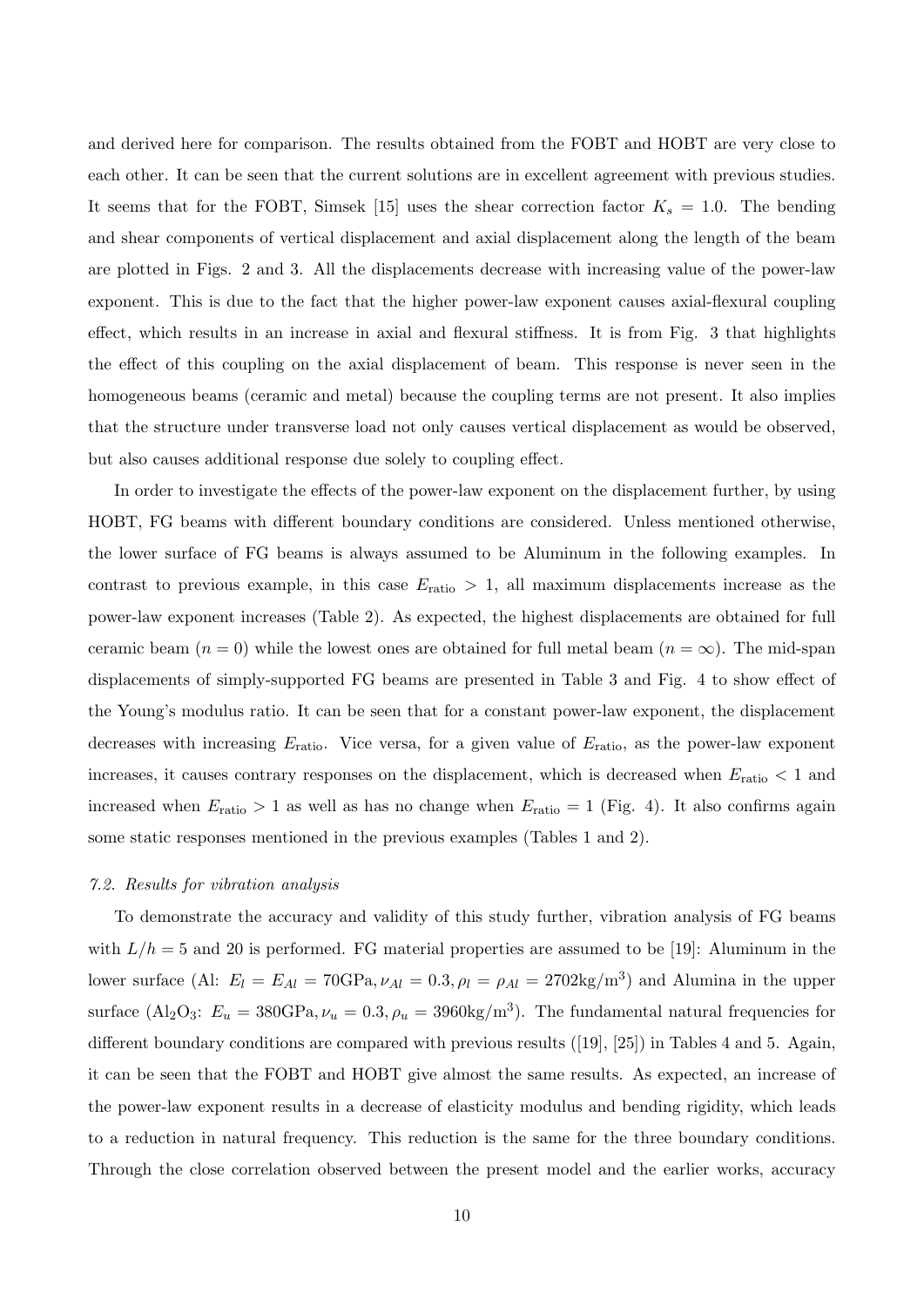of the present model is again established. By using HOBT, clamped-clamped FG beams are chosen to investigate the effect of the power-law exponent on the higher vibration modes (Table 6 and Fig. 5). The first four vibration mode shapes corresponding to the power-law exponents  $n = 0$  and 5 are illustrated in Fig. 6. It can be seen that for the homogeneous beam, the first, second and fourth modes exhibit double coupled vibration (bending and shear components), whereas, the third mode exhibits axial vibration. However, for the FG beam, all four modes display triply coupled vibration (axial, bending and shear components). This fact explains that triply axial-flexural coupled response should be considered simultaneously for static and vibration analysis of the FG beam.

Finally, effect of Young's modulus ratio on the fundamental natural frequencies of clamped-clamped FG beams is shown in Table 6 and Fig. 7. It can be seen that the natural frequencies increase monotonically with the increase of  $E_{\text{ratio}}$  for all values power-law exponent considered. This ratio is more pronounced for small values of power-law exponent than large ones (Table 6). For instant, for homogeneous beam with  $L/h = 5$   $(n = 0)$ , the ratio between the fundamental natural frequency corresponding to Young's modulus ratios 0.25 and 6 is 4.9 and similar value for FG beam  $(n = 10)$  is 1.3. When comparing  $E_{\text{ratio}}$  with unity, similar response of static behaviour can be observed again for vibration analysis. That is, with the increase in power-law exponent, the natural frequency increases when  $E_{\text{ratio}} < 1$ , and decreases when  $E_{\text{ratio}} > 1$ . As expected, when the beam is homogeneous,  $E_{\text{ratio}} = 1$ , the natural frequency is independent of the power-law exponent (Fig. 7).

#### 8. Conclusions

Finite element model which accounts for shear deformation effect and coupling coming from the material anisotropy is developed to study the static and vibration analysis of FG beams with various boundary conditions. This model is capable of predicting accurately static responses, natural frequencies and corresponding mode shapes. It accounts for parabolical variation of shear strain through the beam depth, and satisfies the zero traction boundary conditions on the top and bottom surfaces of the beam without using shear correction factor. Triply coupled axial-flexural response should be considered simultaneously for accurate analysis of FG beams. The present model is found to be appropriate and efficient in analysing static and vibration problem of FG beams.

#### Acknowledgements

The third author gratefully acknowledges financial support from Vietnam National Foundation for Science and Technology Development (NAFOSTED) under grant number 107.02-2012.07, and from University of Technical Education Ho Chi Minh City.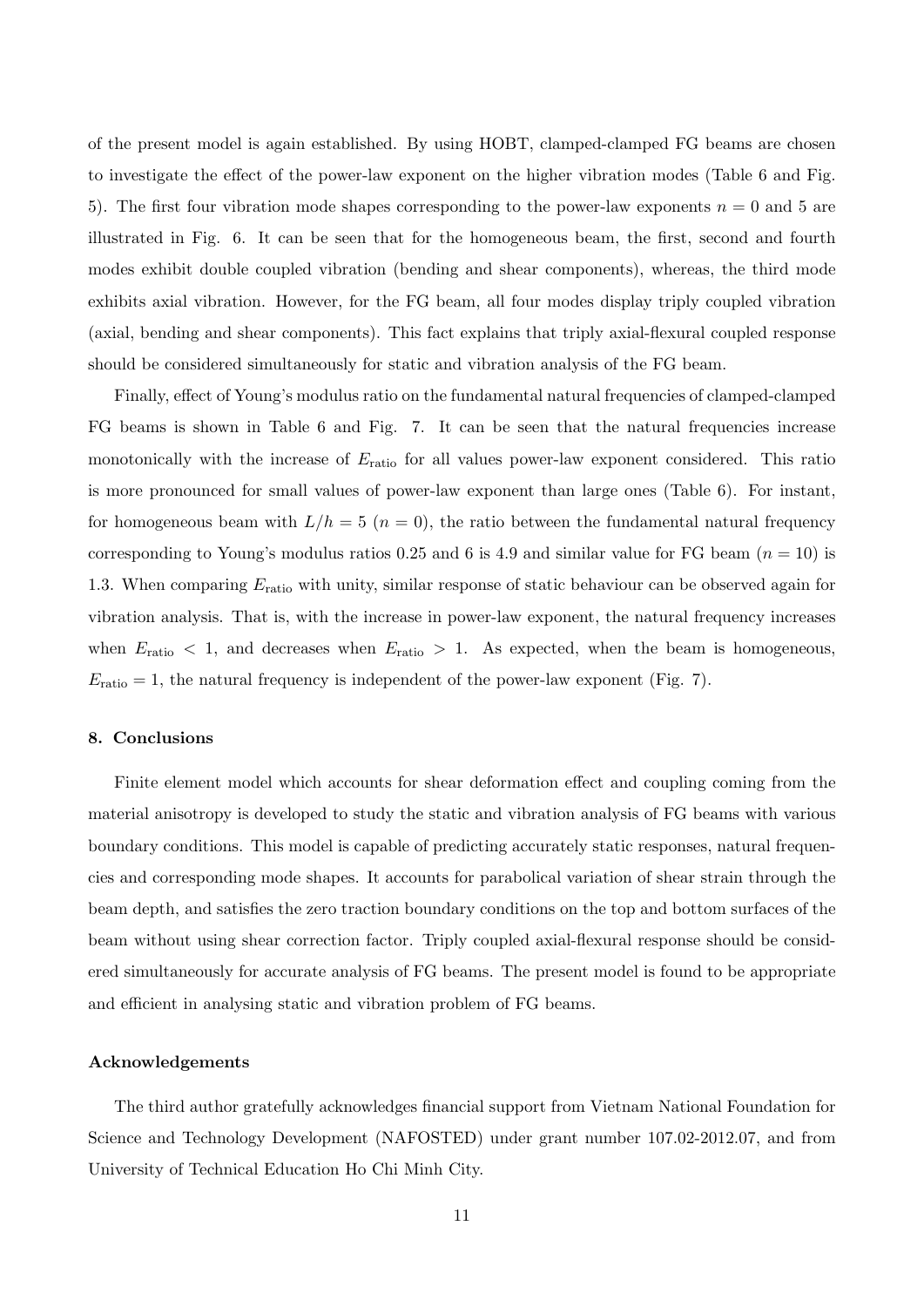#### References

- [1] H. K. Ching, S. C. Yen, Meshless local Petrov-Galerkin analysis for 2D functionally graded elastic solids under mechanical and thermal loads, Composites Part B: Engineering 36 (3) (2005) 223 – 240.
- [2] Z. Zhong, T. Yu, Analytical solution of a cantilever functionally graded beam, Composites Science and Technology 67 (3-4) (2007) 481 – 488.
- [3] M. Birsan, H. Altenbach, T. Sadowski, V. Eremeyev, D. Pietras, Deformation analysis of functionally graded beams by the direct approach, Composites Part B: Engineering 43 (3) (2012) 1315 – 1328.
- [4] B. V. Sankar, An elasticity solution for functionally graded beams, Composites Science and Technology 61 (5) (2001) 689 – 696.
- [5] H. Zhu, B. V. Sankar, A Combined Fourier Series–Galerkin Method for the Analysis of Functionally Graded Beams, Journal of Applied Mechanics 71 (3) (2004) 421–424.
- [6] M. Simsek, T. Kocaturk, Free and forced vibration of a functionally graded beam subjected to a concentrated moving harmonic load, Composite Structures  $90 (4) (2009) 465 - 473$ .
- [7] S. M. R. Khalili, A. A. Jafari, S. A. Eftekhari, A mixed Ritz-DQ method for forced vibration of functionally graded beams carrying moving loads, Composite Structures 92 (10) (2010) 2497 – 2511.
- [8] A. E. Alshorbagy, M. Eltaher, F. Mahmoud, Free vibration characteristics of a functionally graded beam by finite element method, Applied Mathematical Modelling 35 (1) (2011) 412 – 425.
- [9] A. Chakraborty, S. Gopalakrishnan, J. N. Reddy, A new beam finite element for the analysis of functionally graded materials, International Journal of Mechanical Sciences 45 (3) (2003) 519 – 539.
- [10] X.-F. Li, A unified approach for analyzing static and dynamic behaviors of functionally graded Timoshenko and Euler-Bernoulli beams, Journal of Sound and Vibration 318 (4-5) (2008) 1210 – 1229.
- [11] S. A. Sina, H. M. Navazi, H. Haddadpour, An analytical method for free vibration analysis of functionally graded beams, Materials & Design 30 (3) (2009)  $741 - 747$ .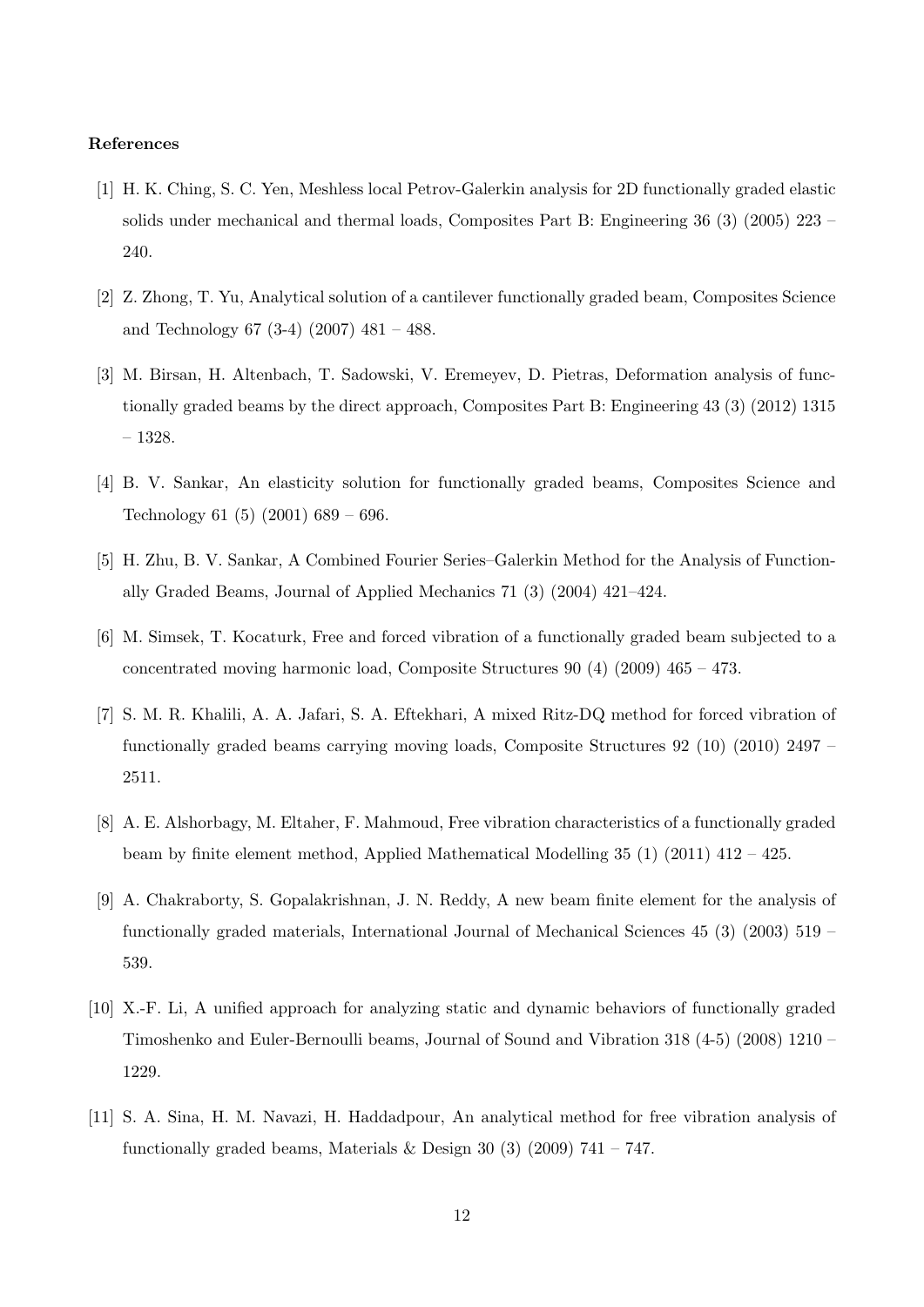- [12] R. Kadoli, K. Akhtar, N. Ganesan, Static analysis of functionally graded beams using higher order shear deformation theory, Applied Mathematical Modelling 32 (12) (2008) 2509 – 2525.
- [13] M. Benatta, I. Mechab, A. Tounsi, E. A. Bedia, Static analysis of functionally graded short beams including warping and shear deformation effects, Computational Materials Science 44 (2) (2008) 765 – 773.
- [14] S. Ben-Oumrane, T. Abedlouahed, M. Ismail, B. B. Mohamed, M. Mustapha, A. B. E. Abbas, A theoretical analysis of flexional bending of Al/Al2O3 S-FGM thick beams, Computational Materials Science 44 (4) (2009) 1344 – 1350.
- [15] M. Simsek, Static analysis of a functionally graded beam under a uniformly distributed load by Ritz method, International Journal of Engineering and Applied Sciences 1 (3) (2009) 1–11.
- [16] G. Giunta, S. Belouettar, E. Carrera, Analysis of FGM Beams by Means of Classical and Advanced Theories, Mechanics of Advanced Materials and Structures 17 (8) (2010) 622–635.
- [17] X.-F. Li, B.-L. Wang, J.-C. Han, A higher-order theory for static and dynamic analyses of functionally graded beams, Archive of Applied Mechanics 80 (2010) 1197–1212.
- [18] M. Aydogdu, V. Taskin, Free vibration analysis of functionally graded beams with simply supported edges, Materials & Design 28 (5) (2007) 1651 – 1656.
- [19] M. Simsek, Fundamental frequency analysis of functionally graded beams by using different higher-order beam theories, Nuclear Engineering and Design 240 (4) (2010) 697 – 705.
- [20] M. Simsek, Vibration analysis of a functionally graded beam under a moving mass by using different beam theories, Composite Structures 92 (4) (2010) 904 – 917.
- [21] G. Giunta, D. Crisafulli, S. Belouettar, E. Carrera, Hierarchical theories for the free vibration analysis of functionally graded beams, Composite Structures 94 (1) (2011) 68 – 74.
- [22] M. Salamat-talab, A. Nateghi, J. Torabi, Static and dynamic analysis of third-order shear deformation FG micro beam based on modified couple stress theory, International Journal of Mechanical Sciences 57 (1) (2012) 63 – 73.
- [23] A. Nateghi, M. Salamat-talab, J. Rezapour, B. Daneshian, Size dependent buckling analysis of functionally graded micro beams based on modified couple stress theory, Applied Mathematical Modelling 36 (10) (2012) 4971 – 4987.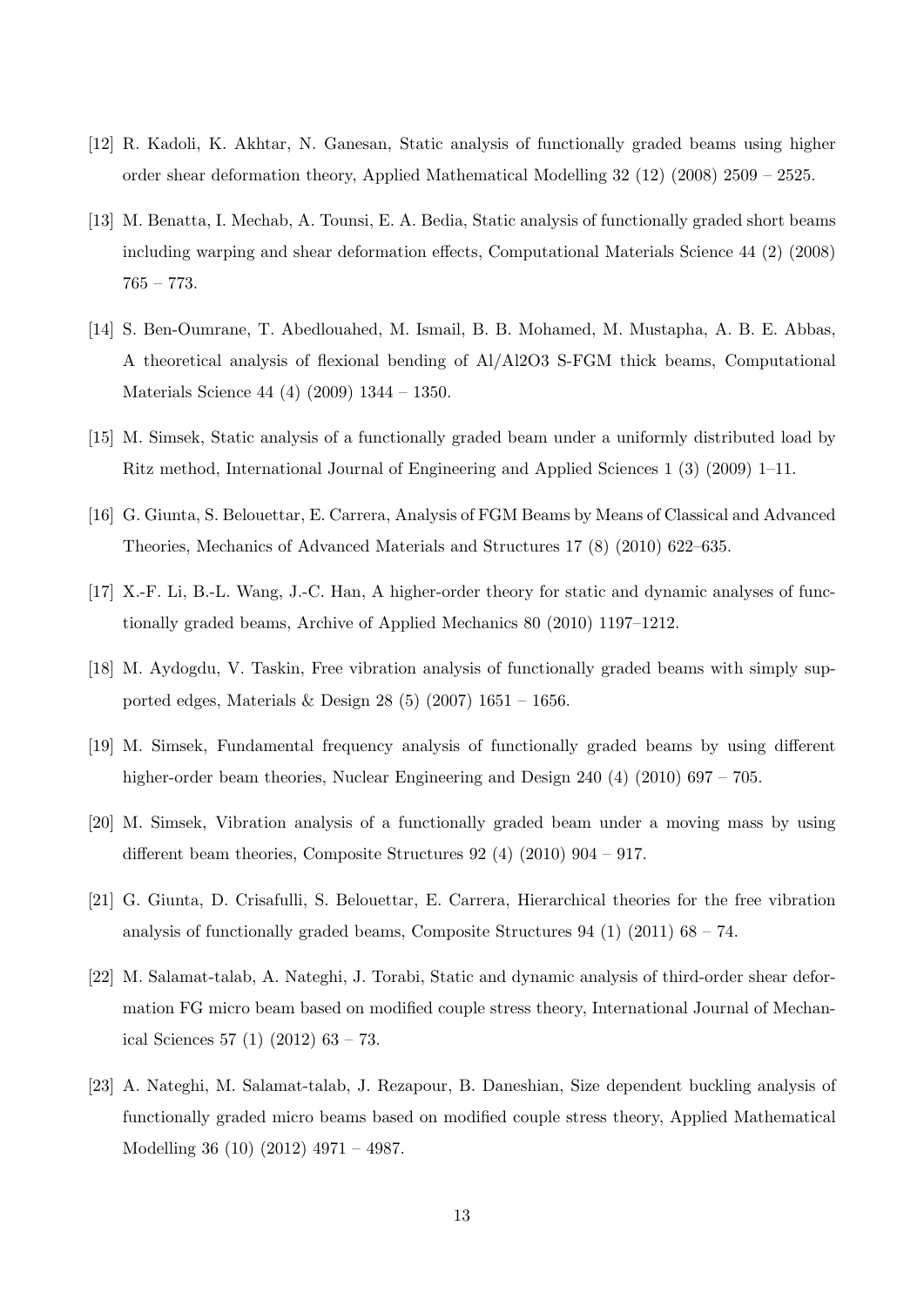- [24] S. Kapuria, M. Bhattacharyya, A. N. Kumar, Bending and free vibration response of layered functionally graded beams: A theoretical model and its experimental validation, Composite Structures 82 (3) (2008) 390 – 402.
- [25] H.-T. Thai, T. P. Vo, Bending and free vibration of functionally graded beams using various higher-order shear deformation beam theories, International Journal of Mechanical Sciences 62 (1)  $(2012)$  57 – 66.
- [26] J. N. Reddy, A simple higher-order theory for laminated composite plates, Journal of Applied Mechanics 51 (4) (1984) 745–752.
- [27] J. N. Reddy, Mechanics of laminated composite plates and shells: theory and analysis, CRC, 2004.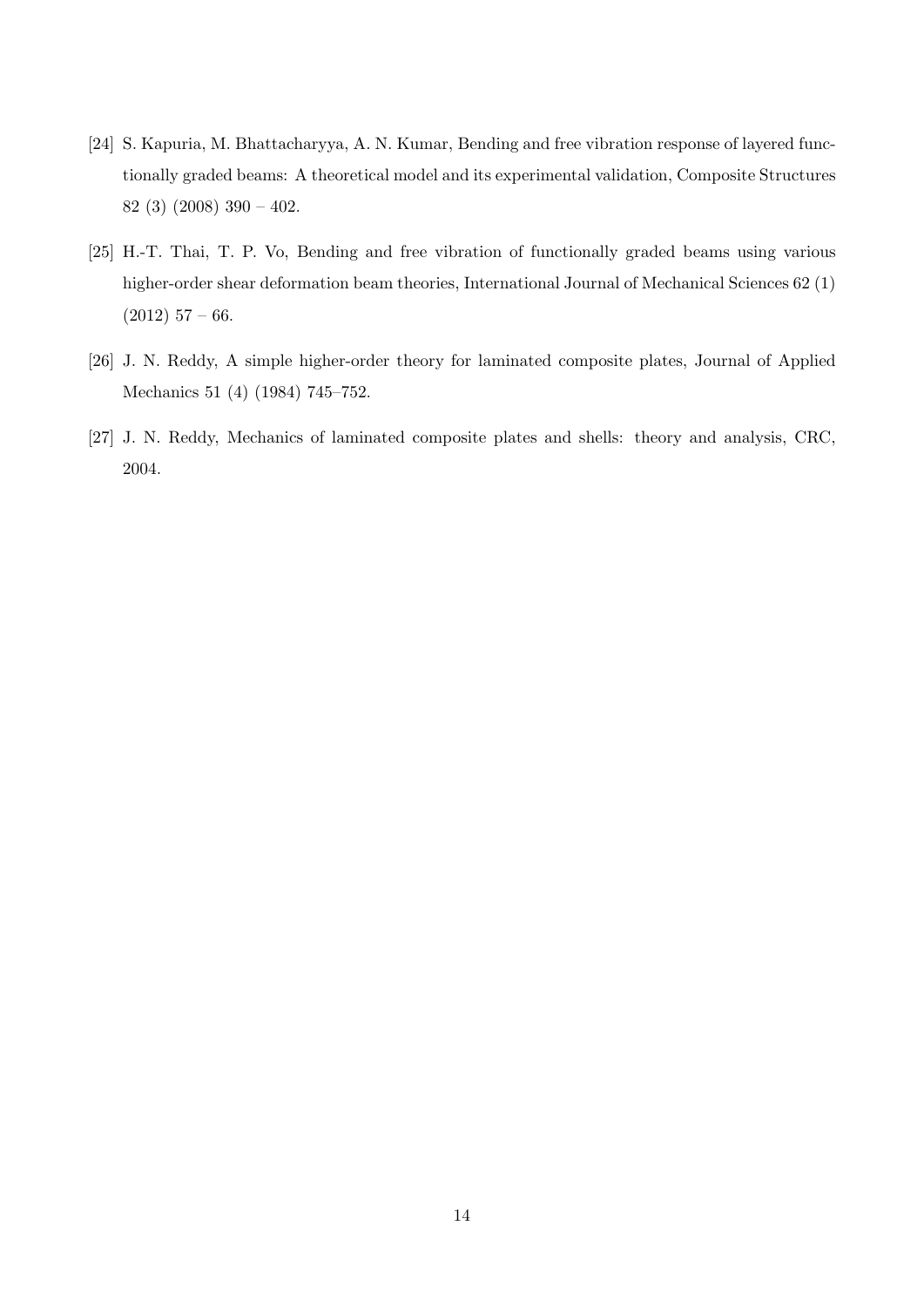## <span id="page-15-0"></span>**CAPTIONS OF TABLES**

[Table 1: Comparison of non-dimensional mid-span displacements of simply-supported FG beams](#page-15-0)  [with various values of power-law exponent under a uniformly distributed load.](#page-15-0) 

[Table 2: Non-dimensional maximum displacements of FG beams with various values of power-law](#page-16-0)  [exponent for different boundary conditions.](#page-16-0) 

[Table 3: Effects of Young's modulus ratio on non](#page-17-0)-dimensional mid-span displacements of simply[supported FG beams with various values of power-law exponent.](#page-17-0) 

[Table 4: Comparison of the non-dimensional fundamental natural frequencies of FG beams with](#page-18-0)  [various values of power-law exponent for different boundary conditions \(L/h=5\).](#page-18-0) 

[Table 5: Comparison of the non-dimensional fundamental natural frequencies of FG beams with](#page-19-0)  [various values of power-law exponent for different boundary conditions \(L/h=20\).](#page-19-0) 

[Table 6: The first four non-dimensional natural frequencies of clamped-clamped FG beams with](#page-20-0)  [various values of power-law exponent.](#page-20-0) 

[Table 7: Effects of Young's modulus ratio on non](#page-21-0)-dimensional fundamental natural frequencies of [clamped-clamped FG beams with various values of power-law exponent.](#page-21-0)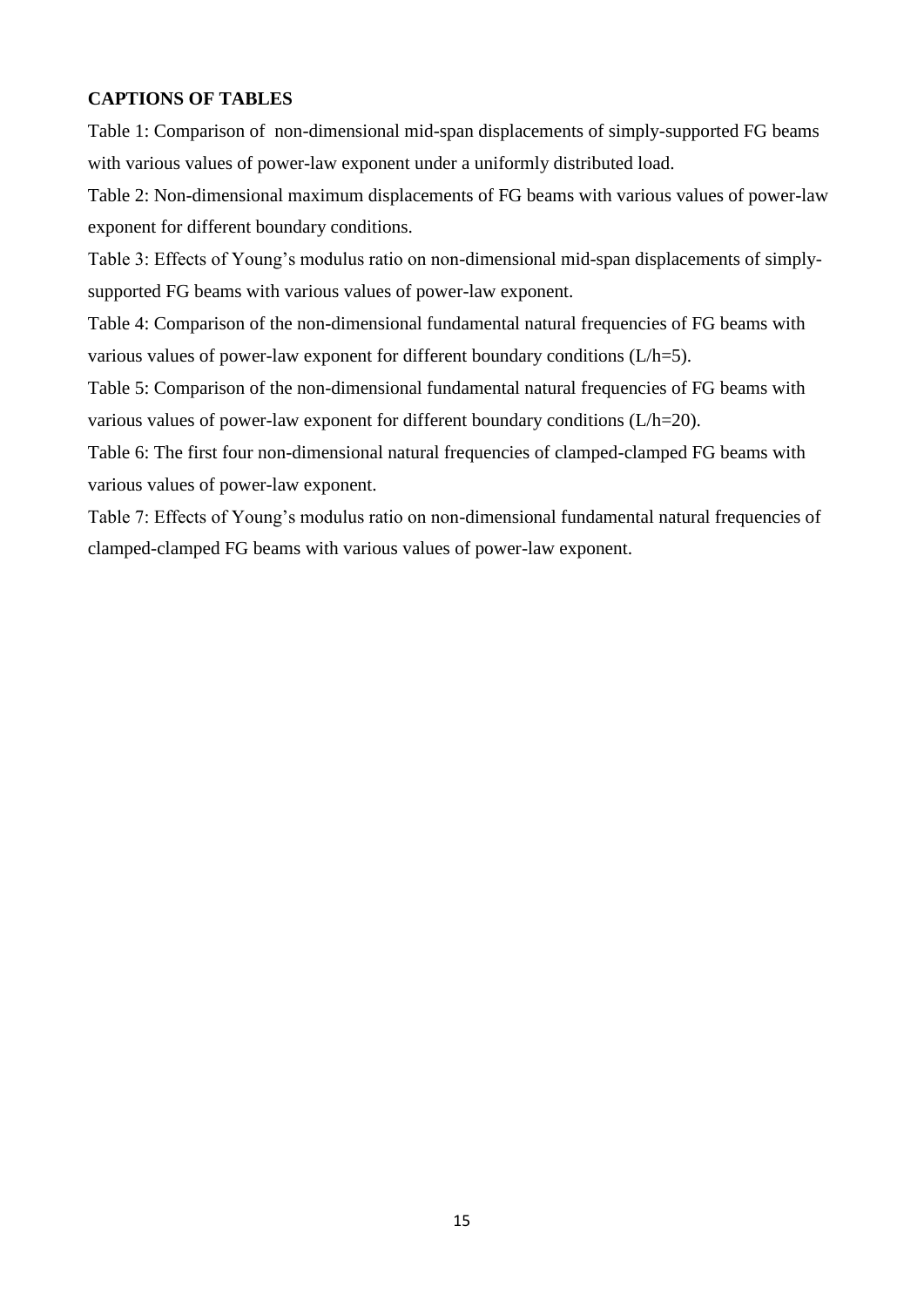|                |             |                     | Power-law exponent n |         |         |              |                |         |         |  |  |
|----------------|-------------|---------------------|----------------------|---------|---------|--------------|----------------|---------|---------|--|--|
| L/h            | Theory      | Reference           | $\mathbf{0}$         | 0.2     | 0.5     | $\mathbf{1}$ | $\overline{2}$ | 5       | Full    |  |  |
|                |             |                     |                      |         |         |              |                |         | ceramic |  |  |
|                |             | Simsek $[13]$       | 1.13002              | 0.84906 | 0.71482 | 0.62936      | 0.56165        | 0.49176 | 0.39550 |  |  |
|                | FOBT        | Present $(K_s=1)$   | 1.13000              | 0.84859 | 0.71472 | 0.62933      | 0.56163        | 0.49175 | 0.39550 |  |  |
| $\overline{4}$ |             | Present $(K_s=5/6)$ | 1.15600              | 0.86845 | 0.73078 | 0.64281      | 0.57325        | 0.50196 | 0.40460 |  |  |
|                | <b>HOBT</b> | Simsek $[13]$       | 1.15578              | 0.87145 | 0.73264 | 0.64271      | 0.57142        | 0.49978 | 0.40452 |  |  |
|                |             | Thai & Vo [20]      | 1.15576              | 0.87100 | 0.73256 | 0.64271      | 0.57141        | 0.49978 | 0.40453 |  |  |
|                |             | Present             | 1.15580              | 0.87098 | 0.73254 | 0.64268      | 0.57140        | 0.49977 | 0.40452 |  |  |
|                |             | Simsek $[13]$       | 1.00812              | 0.75595 | 0.63953 | 0.56615      | 0.50718        | 0.44391 | 0.35284 |  |  |
|                | FOBT        | Present $(K_s=1)$   | 1.00810              | 0.75552 | 0.63944 | 0.56613      | 0.50717        | 0.44391 | 0.35284 |  |  |
| 16             |             | Present $(K_s=5/6)$ | 1.00980              | 0.75676 | 0.64045 | 0.56698      | 0.50790        | 0.44455 | 0.35341 |  |  |
|                |             | Simsek [13]         | 1.00975              | 0.75737 | 0.64065 | 0.56699      | 0.50780        | 0.44442 | 0.35341 |  |  |
|                | <b>HOBT</b> | Thai & Vo [20]      | 1.00975              | 0.75695 | 0.64059 | 0.56700      | 0.50781        | 0.44442 | 0.35341 |  |  |
|                |             | Present             | 1.00970              | 0.75694 | 0.64056 | 0.56698      | 0.50779        | 0.44442 | 0.35341 |  |  |

<span id="page-16-0"></span>Table 1: Comparison of non-dimensional mid-span displacements of simply-supported FG beams with various values of power-law exponent under a uniformly distributed load.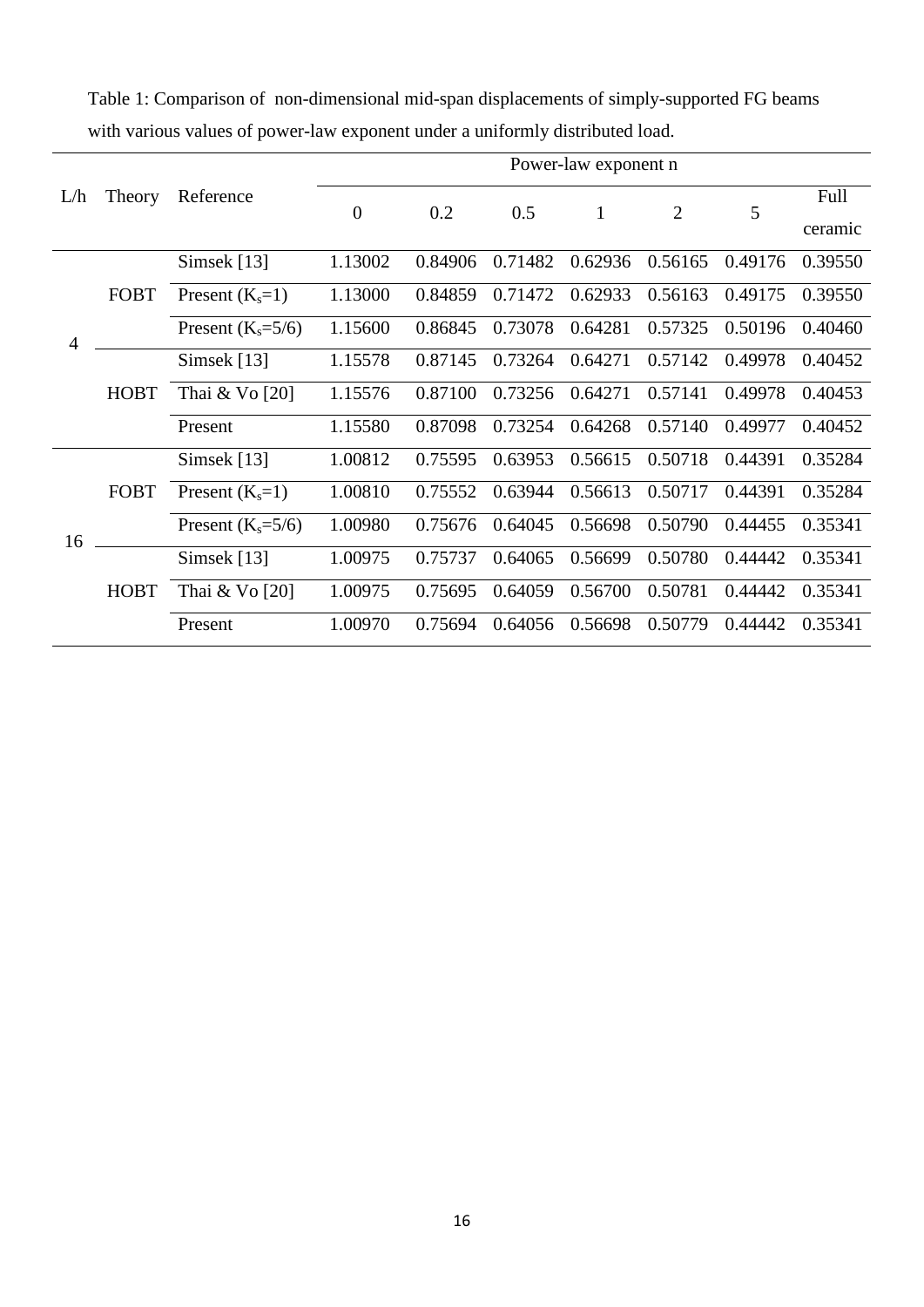| L/h            | Theory                | Power-law exponent n |         |         |                |         |         |            |  |  |  |  |
|----------------|-----------------------|----------------------|---------|---------|----------------|---------|---------|------------|--|--|--|--|
|                |                       | $\overline{0}$       | 0.2     | 1       | $\overline{2}$ | 5       | 10      | Full metal |  |  |  |  |
|                | Simply-Supported beam |                      |         |         |                |         |         |            |  |  |  |  |
|                | <b>FOBT</b>           | 0.40460              | 0.46874 | 0.64281 | 0.73516        | 0.82401 | 0.89517 | 1.06500    |  |  |  |  |
|                | <b>HOBT</b>           | 0.40452              | 0.46805 | 0.64269 | 0.73884        | 0.83544 | 0.90566 | 1.06321    |  |  |  |  |
|                |                       | Cantilever-Free beam |         |         |                |         |         |            |  |  |  |  |
| $\overline{4}$ | <b>FOBT</b>           | 0.37275              | 0.43302 | 0.59564 | 0.67897        | 0.75453 | 0.81732 | 1.06500    |  |  |  |  |
|                | <b>HOBT</b>           | 0.37212              | 0.43209 | 0.59471 | 0.67937        | 0.75773 | 0.81997 | 1.06321    |  |  |  |  |
|                | Clamped-Clamped beam  |                      |         |         |                |         |         |            |  |  |  |  |
|                | FOBT                  | 0.62300              | 0.71366 | 0.96628 | 1.12044        | 1.30041 | 1.42898 | 1.78000    |  |  |  |  |
|                | <b>HOBT</b>           | 0.60773              | 0.69410 | 0.94365 | 1.11025        | 1.31813 | 1.43793 | 1.73637    |  |  |  |  |
|                | Simply-Supported beam |                      |         |         |                |         |         |            |  |  |  |  |
|                | <b>FOBT</b>           | 0.35341              | 0.41133 | 0.56698 | 0.64483        | 0.71232 | 0.77004 | 1.00406    |  |  |  |  |
|                | <b>HOBT</b>           | 0.35341              | 0.41129 | 0.56698 | 0.64507        | 0.71305 | 0.77071 | 1.00403    |  |  |  |  |
|                | Cantilever-Free beam  |                      |         |         |                |         |         |            |  |  |  |  |
| 16             | <b>FOBT</b>           | 0.35142              | 0.40910 | 0.56404 | 0.64134        | 0.70800 | 0.76518 | 1.00406    |  |  |  |  |
|                | <b>HOBT</b>           | 0.35141              | 0.40907 | 0.56402 | 0.64141        | 0.70827 | 0.76543 | 1.00403    |  |  |  |  |
|                | Clamped-Clamped beam  |                      |         |         |                |         |         |            |  |  |  |  |
|                | <b>FOBT</b>           | 0.36706              | 0.42663 | 0.58711 | 0.66879        | 0.74200 | 0.80335 | 1.04875    |  |  |  |  |
|                | <b>HOBT</b>           | 0.36676              | 0.42611 | 0.58667 | 0.66943        | 0.74488 | 0.80586 | 1.04789    |  |  |  |  |

<span id="page-17-0"></span>Table 2: Non-dimensional maximum displacements of FG beams with various values of power-law exponent for different boundary conditions.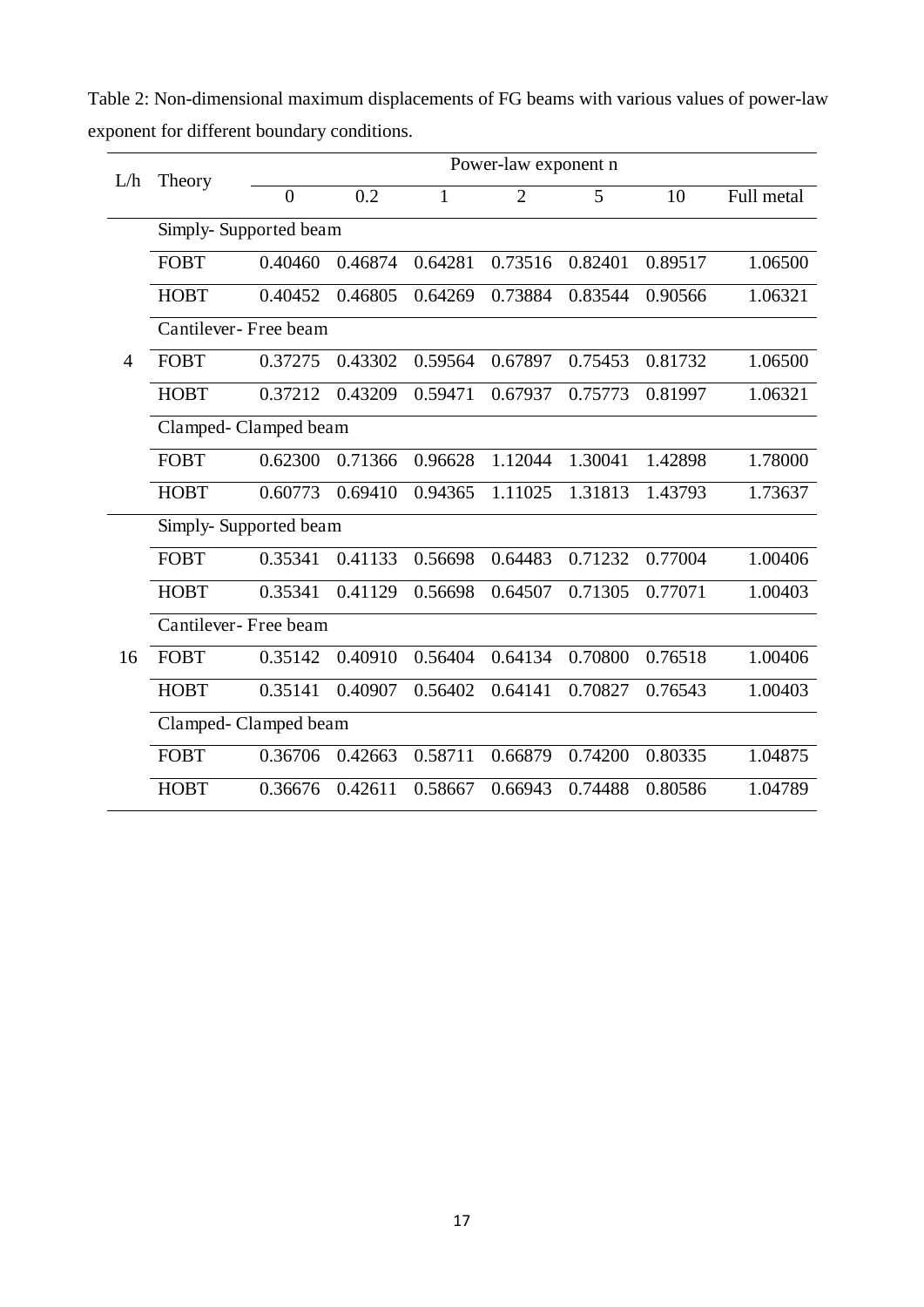| L/h            | $E_{\text{ratio}}$ | Power-law exponent n |         |         |                |         |         |  |  |  |
|----------------|--------------------|----------------------|---------|---------|----------------|---------|---------|--|--|--|
|                |                    | $\overline{0}$       | 0.2     | 1       | $\overline{2}$ | 5       | 10      |  |  |  |
|                | 0.25               | 4.62303              | 3.07753 | 2.06729 | 1.77017        | 1.48969 | 1.34957 |  |  |  |
|                | 0.50               | 2.31152              | 1.95154 | 1.59227 | 1.47372        | 1.34802 | 1.27440 |  |  |  |
| $\overline{4}$ | 1.00               | 1.15576              | 1.15576 | 1.15576 | 1.15576        | 1.15576 | 1.15576 |  |  |  |
|                | 2.00               | 0.57788              | 0.64422 | 0.79613 | 0.86749        | 0.94125 | 0.99617 |  |  |  |
|                | 4.00               | 0.28894              | 0.34322 | 0.51682 | 0.62979        | 0.74338 | 0.82089 |  |  |  |
|                | 6.00               | 0.18329              | 0.22340 | 0.38874 | 0.51272        | 0.64445 | 0.72504 |  |  |  |
|                | 0.25               | 4.03900              | 2.67521 | 1.83367 | 1.58117        | 1.32928 | 1.19678 |  |  |  |
|                | 0.50               | 2.01950              | 1.69790 | 1.39759 | 1.30178        | 1.19301 | 1.12413 |  |  |  |
| 16             | 1.00               | 1.00975              | 1.00975 | 1.00975 | 1.00975        | 1.00975 | 1.00975 |  |  |  |
|                | 2.00               | 0.50488              | 0.56517 | 0.69879 | 0.75515        | 0.80927 | 0.85675 |  |  |  |
|                | 4.00               | 0.25244              | 0.30197 | 0.45842 | 0.55303        | 0.63163 | 0.69094 |  |  |  |
|                | 6.00               | 0.16829              | 0.20620 | 0.34702 | 0.45453        | 0.54732 | 0.60230 |  |  |  |

<span id="page-18-0"></span>Table 3: Effects of Young's modulus ratio on non-dimensional mid-span displacements of simplysupported FG beams with various values of power-law exponent.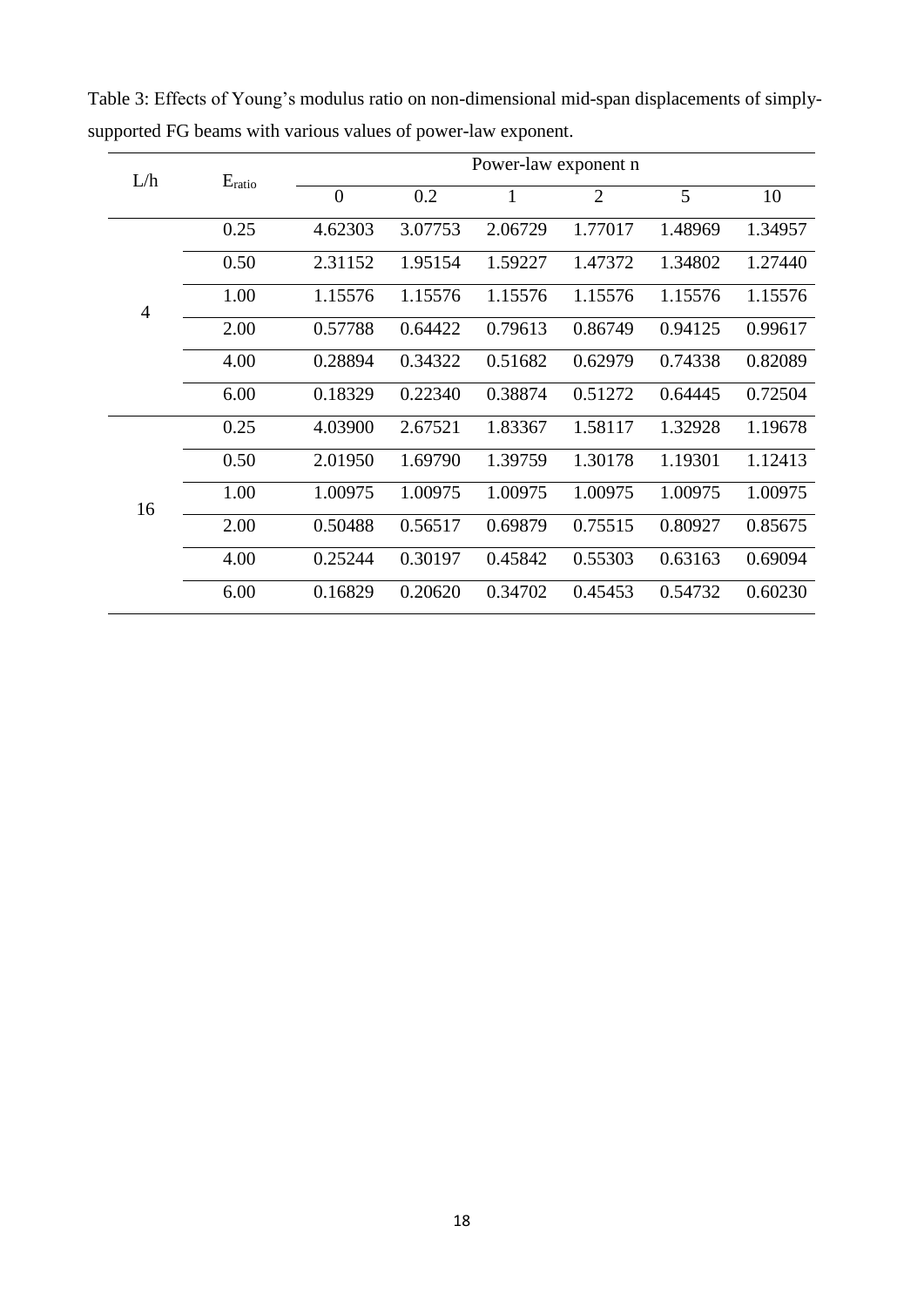<span id="page-19-0"></span>Table 4: Comparison of the non-dimensional fundamental natural frequencies of FG beams with various values of power-law exponent for different boundary conditions (L/h=5).

| Theory                | Reference            | Power-law exponent n |         |              |                |         |         |            |  |  |
|-----------------------|----------------------|----------------------|---------|--------------|----------------|---------|---------|------------|--|--|
|                       |                      | $\overline{0}$       | 0.2     | $\mathbf{1}$ | $\overline{2}$ | 5       | 10      | Full metal |  |  |
| Simply-Supported beam |                      |                      |         |              |                |         |         |            |  |  |
| <b>FOBT</b>           | Simsek [17]          | 5.15247              | 4.80657 | 3.99023      | 3.63438        | 3.43119 | 3.31343 | 2.67718    |  |  |
|                       | Present              | 5.15260              | 4.80328 | 3.97108      | 3.60495        | 3.40253 | 3.29625 | 2.67725    |  |  |
|                       | Simsek [17]          | 5.15274              | 4.80924 | 3.99042      | 3.62643        | 3.40120 | 3.28160 | 2.67732    |  |  |
| <b>HOBT</b>           | Thai & Vo [20]       | 5.15275              | 4.80807 | 3.99042      | 3.62644        | 3.40120 | 3.28160 | 2.67732    |  |  |
|                       | Present              | 5.15275              | 4.80590 | 3.97160      | 3.59791        | 3.37429 | 3.26534 | 2.67732    |  |  |
|                       | Cantilever-Free beam |                      |         |              |                |         |         |            |  |  |
| <b>FOBT</b>           | Simsek $[17]$        | 1.89479              | 1.76554 | 1.46300      | 1.33376        | 1.26445 | 1.22398 | 0.98452    |  |  |
|                       | Present              | 1.89442              | 1.76477 | 1.46279      | 1.33357        | 1.26423 | 1.22372 | 0.98432    |  |  |
| <b>HOBT</b>           | Simsek [17]          | 1.89523              | 1.76637 | 1.46328      | 1.33254        | 1.25916 | 1.21834 | 0.98474    |  |  |
|                       | Present              | 1.89522              | 1.76591 | 1.46333      | 1.33260        | 1.25921 | 1.21837 | 0.98474    |  |  |
|                       | Clamped-Clamped beam |                      |         |              |                |         |         |            |  |  |
| <b>FOBT</b>           | Simsek [17]          | 10.03440             | 9.41764 | 7.92529      | 7.21134        | 6.66764 | 6.34062 | 5.21382    |  |  |
|                       | Present              | 9.99836              | 9.38337 | 7.90153      | 7.19013        | 6.64465 | 6.31609 | 5.19506    |  |  |
| <b>HOBT</b>           | Simsek [17]          | 10.07050             | 9.46641 | 7.95034      | 7.17674        | 6.49349 | 6.16515 | 5.23254    |  |  |
|                       | Present              | 10.06780             | 9.46237 | 7.95221      | 7.18011        | 6.49614 | 6.16623 | 5.23113    |  |  |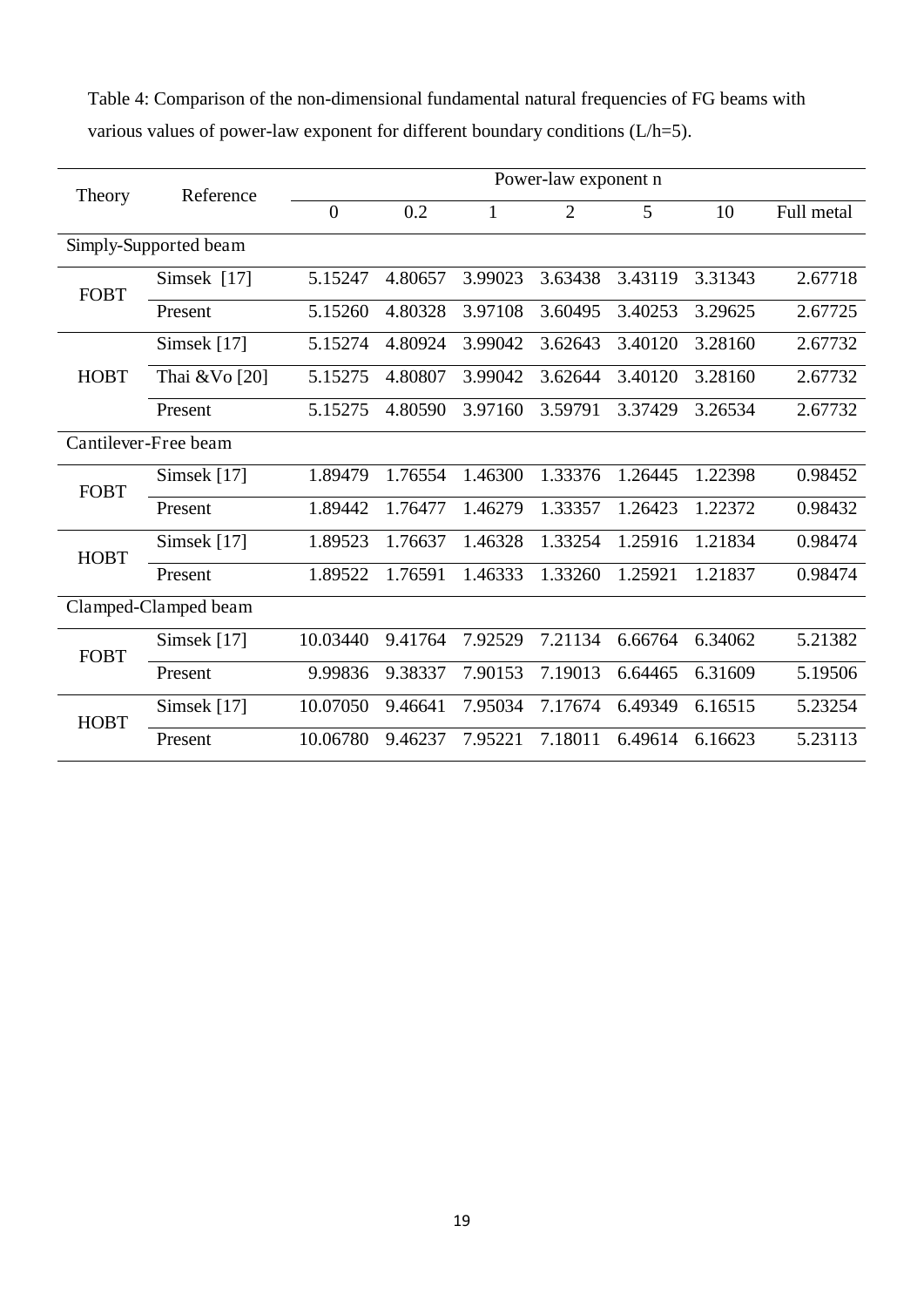<span id="page-20-0"></span>Table 5: Comparison of the non-dimensional fundamental natural frequencies of FG beams with various values of power-law exponent for different boundary conditions (L/h=20).

| Theory                | Reference            | Power-law exponent n |          |              |                |         |         |            |  |  |
|-----------------------|----------------------|----------------------|----------|--------------|----------------|---------|---------|------------|--|--|
|                       |                      | $\overline{0}$       | 0.2      | $\mathbf{1}$ | $\overline{2}$ | 5       | 10      | Full metal |  |  |
| Simply-Supported beam |                      |                      |          |              |                |         |         |            |  |  |
| <b>FOBT</b>           | Simsek [17]          | 5.46032              | 5.08265  | 4.20505      | 3.83676        | 3.65088 | 3.54156 | 2.83713    |  |  |
|                       | Present              | 5.46033              | 5.08120  | 4.20387      | 3.83491        | 3.64903 | 3.54045 | 2.83714    |  |  |
|                       | Simsek [17]          | 5.46030              | 5.08286  | 4.20503      | 3.83611        | 3.64850 | 3.53896 | 2.83716    |  |  |
| <b>HOBT</b>           | Thai & Vo [20]       | 5.46032              | 5.08152  | 4.20505      | 3.83613        | 3.64849 | 3.53899 | 2.83714    |  |  |
|                       | Present              | 5.46032              | 5.08139  | 4.20387      | 3.83428        | 3.64663 | 3.53787 | 2.83714    |  |  |
|                       | Cantilever-Free beam |                      |          |              |                |         |         |            |  |  |
| <b>FOBT</b>           | Simsek $[17]$        | 1.94957              | 1.81456  | 1.50104      | 1.36968        | 1.30375 | 1.26495 | 1.01297    |  |  |
|                       | Present              | 1.94955              | 1.81408  | 1.50106      | 1.36970        | 1.30376 | 1.26495 | 1.01297    |  |  |
| <b>HOBT</b>           | Simsek [17]          | 1.94954              | 1.81458  | 1.50106      | 1.36957        | 1.30332 | 1.26453 | 1.01301    |  |  |
|                       | Present              | 1.94957              | 1.81412  | 1.50107      | 1.36961        | 1.30337 | 1.26453 | 1.01298    |  |  |
|                       | Clamped-Clamped beam |                      |          |              |                |         |         |            |  |  |
| <b>FOBT</b>           | Simsek [17]          | 12.22350             | 11.38500 | 9.43135      | 8.60401        | 8.16985 | 7.91275 | 6.35123    |  |  |
|                       | Present              | 12.22020             | 11.37950 | 9.43114      | 8.60467        | 8.16977 | 7.91154 | 6.34954    |  |  |
| <b>HOBT</b>           | Simsek [17]          | 12.22380             | 11.38730 | 9.43158      | 8.59751        | 8.14460 | 7.88576 | 6.35139    |  |  |
|                       | Present              | 12.22280             | 11.38380 | 9.43282      | 8.59942        | 8.14595 | 7.88616 | 6.35085    |  |  |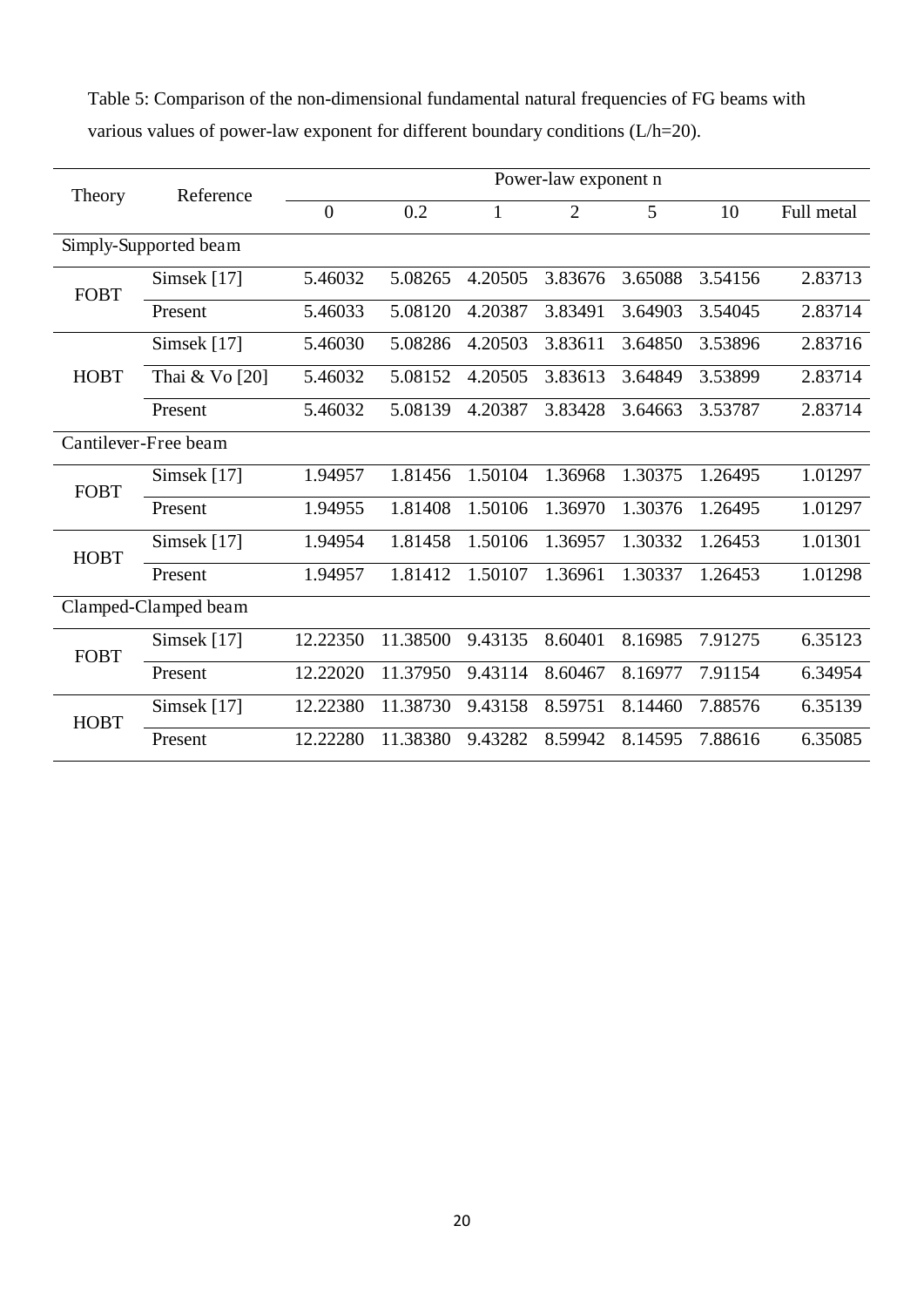| L/h | Theory      | Mode           |                |                  |              | Power-law exponent n |          |          |            |
|-----|-------------|----------------|----------------|------------------|--------------|----------------------|----------|----------|------------|
|     |             |                | $\overline{0}$ | $\overline{0.2}$ | $\mathbf{1}$ | $\overline{2}$       | 5        | 10       | Full metal |
|     | <b>FOBT</b> | $\mathbf{1}$   | 9.99836        | 9.38337          | 7.90153      | 7.19013              | 6.64465  | 6.31609  | 5.19506    |
|     |             | 2              | 23.87540       | 22.48400         | 19.04940     | 17.29240             | 15.78680 | 14.90350 | 12.40540   |
|     |             | 3              | 30.23910*      | 28.88370         | 25.37460     | 23.01120             | 19.96340 | 18.23210 | 15.71200*  |
| 5   |             | $\overline{4}$ | 38.1841        | 36.0793          | 30.7500      | 27.8331              | 25.0901  | 23.5501  | 19.8401    |
|     | <b>HOBT</b> | $\mathbf{1}$   | 10.06780       | 9.46237          | 7.95221      | 7.18011              | 6.49614  | 6.16623  | 5.23113    |
|     |             | $\overline{2}$ | 24.10070       | 22.74470         | 19.23920     | 17.29090             | 15.34110 | 14.44980 | 12.52250   |
|     |             | 3              | 30.23910*      | 28.88180         | 25.35890     | 22.98670             | 19.94120 | 18.22210 | 15.71200*  |
|     |             | $\overline{4}$ | 39.0057        | 36.9454          | 31.4558      | 28.1427              | 24.5432  | 22.9903  | 20.2670    |
|     | <b>FOBT</b> | $\mathbf{1}$   | 12.2202        | 11.3795          | 9.43114      | 8.60467              | 8.16977  | 7.91154  | 6.34954    |
|     |             | $\overline{2}$ | 33.1335        | 30.8752          | 25.6223      | 23.3691              | 22.1345  | 21.4015  | 17.2159    |
|     |             | 3              | 62.9124        | 58.7017          | 48.8401      | 44.5197              | 41.9748  | 40.4612  | 32.6888    |
| 20  |             | $\overline{4}$ | 101.2440       | 94.6356          | 78.8259      | 71.5625              | 66.5576  | 63.9421  | 52.5615    |
|     |             | $\mathbf{1}$   | 12.2228        | 11.3838          | 9.43282      | 8.59942              | 8.14595  | 7.88616  | 6.35085    |
|     | <b>HOBT</b> | $\overline{2}$ | 33.1428        | 30.8934          | 25.6289      | 23.3419              | 22.0168  | 21.2764  | 17.2207    |
|     |             | 3              | 62.9707        | 58.7885          | 48.8815      | 44.441               | 41.5861  | 40.0522  | 32.719     |
|     |             | $\overline{4}$ | 101.1590       | 94.4833          | 78.7578      | 71.7508              | 67.4117  | 64.8394  | 52.6056    |

<span id="page-21-0"></span>Table 6: The first fournon-dimensional natural frequencies of clamped-clamped FG beams with various values of power-law exponent.

\*: Axial natural frequencies; rest ones are flexural natural frequencies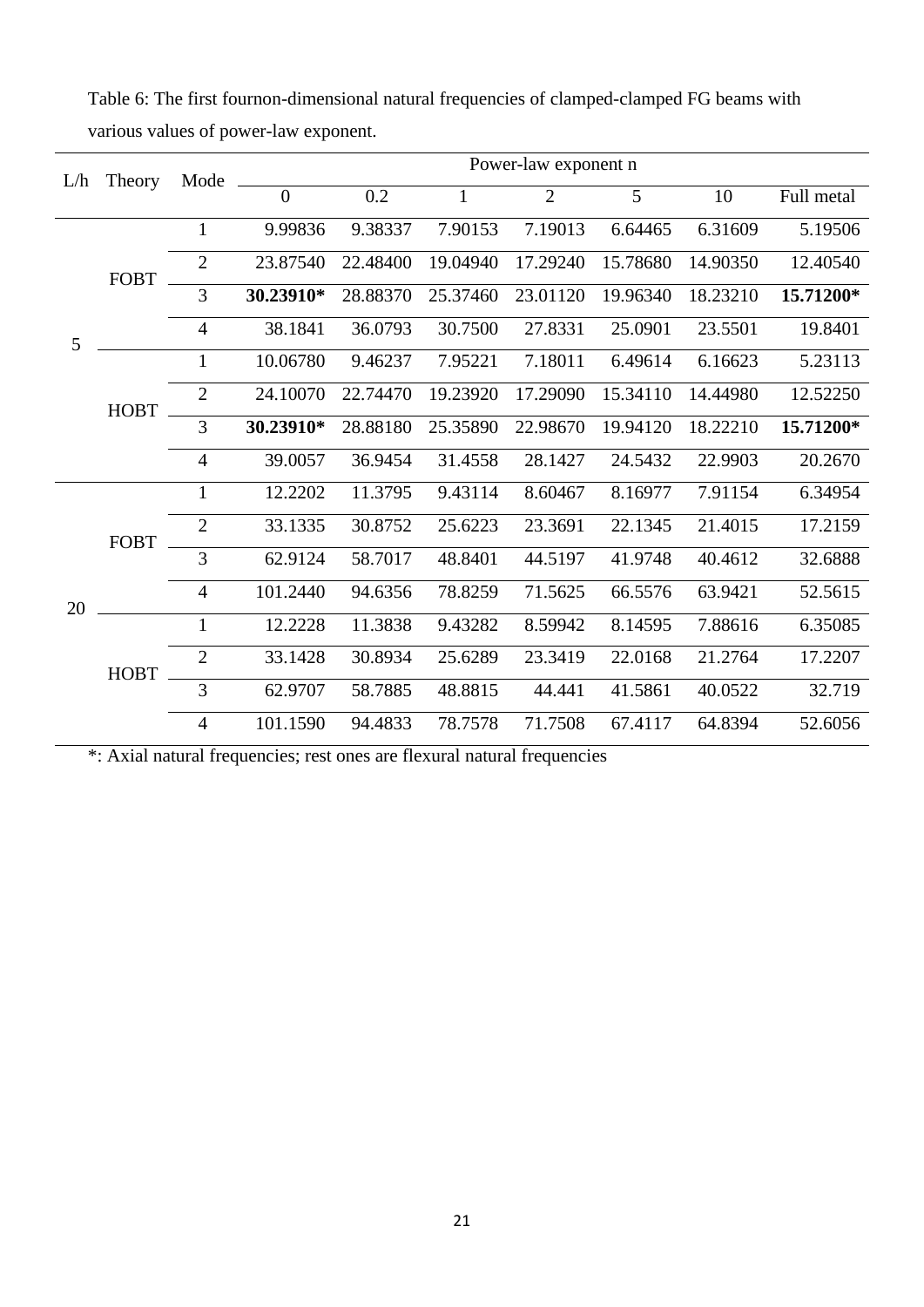| L/h | $E_{\text{ratio}}$ | Power-law exponent n |          |          |                |         |         |  |  |  |
|-----|--------------------|----------------------|----------|----------|----------------|---------|---------|--|--|--|
|     |                    | $\overline{0}$       | 0.2      | 1        | $\overline{2}$ | 5       | 10      |  |  |  |
|     | 0.25               | 2.61556              | 3.19340  | 3.95208  | 4.29420        | 4.67863 | 4.89280 |  |  |  |
|     | 0.50               | 3.69897              | 4.01365  | 4.47085  | 4.66897        | 4.88894 | 5.01585 |  |  |  |
| 5   | 1.00               | 5.23113              | 5.23113  | 5.23113  | 5.23113        | 5.23113 | 5.23113 |  |  |  |
|     | 2.00               | 7.39793              | 7.02721  | 6.32273  | 6.02099        | 5.73085 | 5.57270 |  |  |  |
|     | 4.00               | 10.46230             | 9.64704  | 7.90415  | 7.10516        | 6.39303 | 6.04839 |  |  |  |
|     | 6.00               | 12.81360             | 11.69000 | 9.15438  | 7.92432        | 6.85985 | 6.37865 |  |  |  |
|     | 0.25               | 3.17543              | 3.90005  | 4.71863  | 5.08443        | 5.54485 | 5.84075 |  |  |  |
|     | 0.50               | 4.49073              | 4.89588  | 5.40026  | 5.59842        | 5.84901 | 6.02390 |  |  |  |
| 20  | 1.00               | 6.35085              | 6.35085  | 6.35085  | 6.35085        | 6.35085 | 6.35085 |  |  |  |
|     | 2.00               | 8.98146              | 8.49181  | 7.63712  | 7.34152        | 7.08441 | 6.88553 |  |  |  |
|     | 4.00               | 12.70170             | 11.62020 | 9.43725  | 8.58476        | 8.01053 | 7.65300 |  |  |  |
|     | 6.00               | 15.55640             | 14.06350 | 10.85240 | 9.47646        | 8.60449 | 8.18711 |  |  |  |

Table 7: Effects of Young's modulus ratio on non-dimensional fundamental natural frequencies of clamped-clamped FG beams with various values of power-law exponent.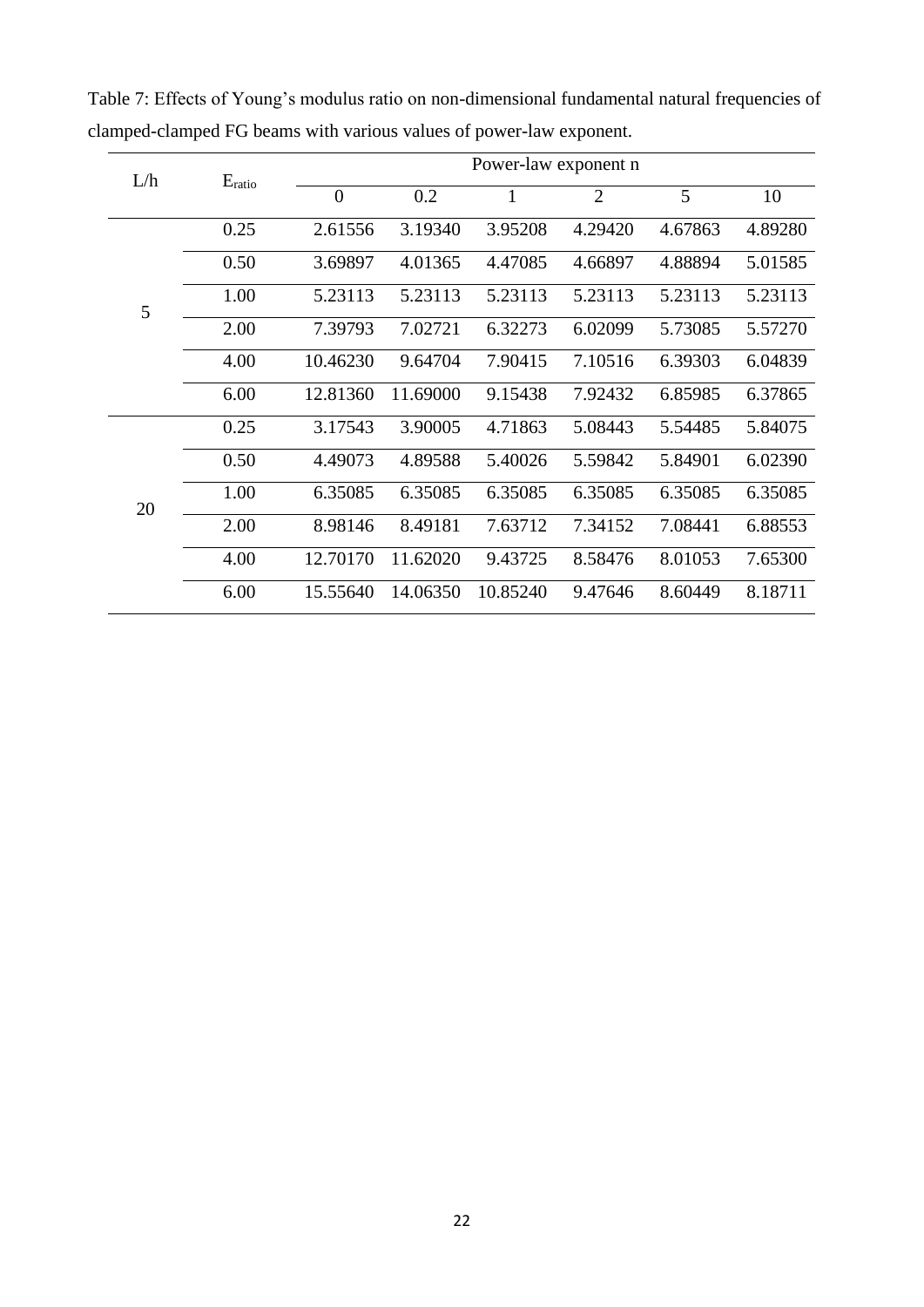## **CAPTIONS OF FIGURES**

[Figure 1: Geometry and coordinate of a FG beam](#page-23-0) 

[Figure 2: Non-dimensional bending and shear components of vertical displacement along the length](#page-24-0)  [of simply-supported FG beam with various values of power-law exponent \(L/h=4\).](#page-24-0) 

[Figure 3: Non-dimensional axial displacement along the length of simply-supported FG beam with](#page-25-0)  [various values of power-law exponent \(L/h=4\).](#page-25-0) 

[Figure 4: Effect of Young's modulus ratio on the non-dimensional mid-span displacements of](#page-26-0)  simply-supported FG beam with respect to power-law exponent  $(L/h=4)$ .

<span id="page-23-0"></span>[Figure 5: Variation of the first four non-dimensional natural frequencies of a clamped-clamped FG](#page-27-0)  [beam with respect to power-law exponent \(L/h=5\).](#page-27-0) 

[Figure 6: Vibration mode shapes of a clamped-clamped FG beam with two values of power-law](#page-29-0)  exponent n=0 and n=5  $(L/h=5)$ 

[Figure 7: Effect of Young's modulus ratio on the non-dimensional fundamental natural frequencies](#page-30-0)  of clamped-clamped FG beam with respect to power-law exponent  $(L/h=5)$ .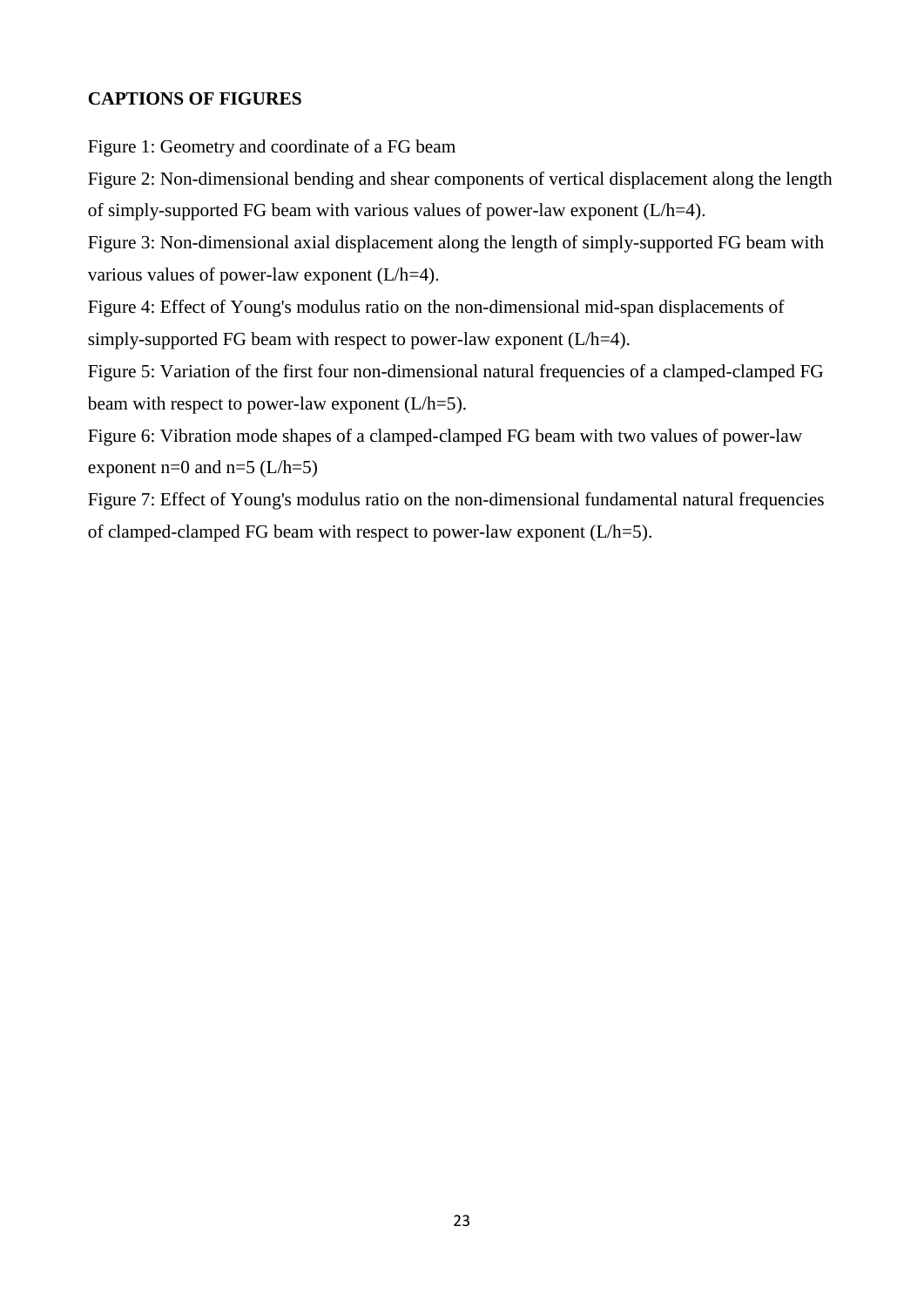<span id="page-24-0"></span>

Figure 1: Geometry and coordinate of a FG beam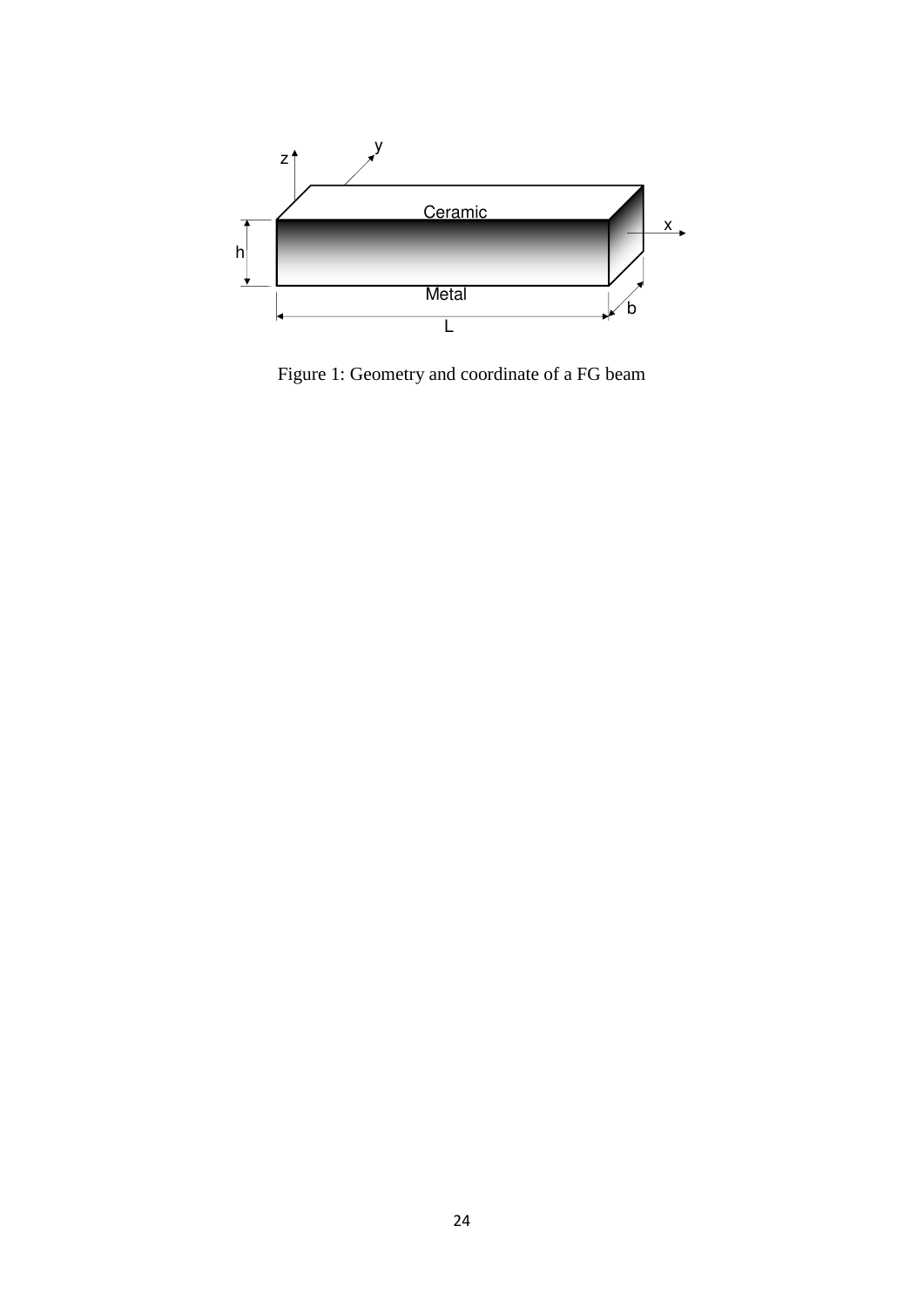<span id="page-25-0"></span>

Figure 2: Non-dimensional bending and shear components of vertical displacementalong the length of simply-supported FG beam with various values of power-law exponent( $L/h=4$ ).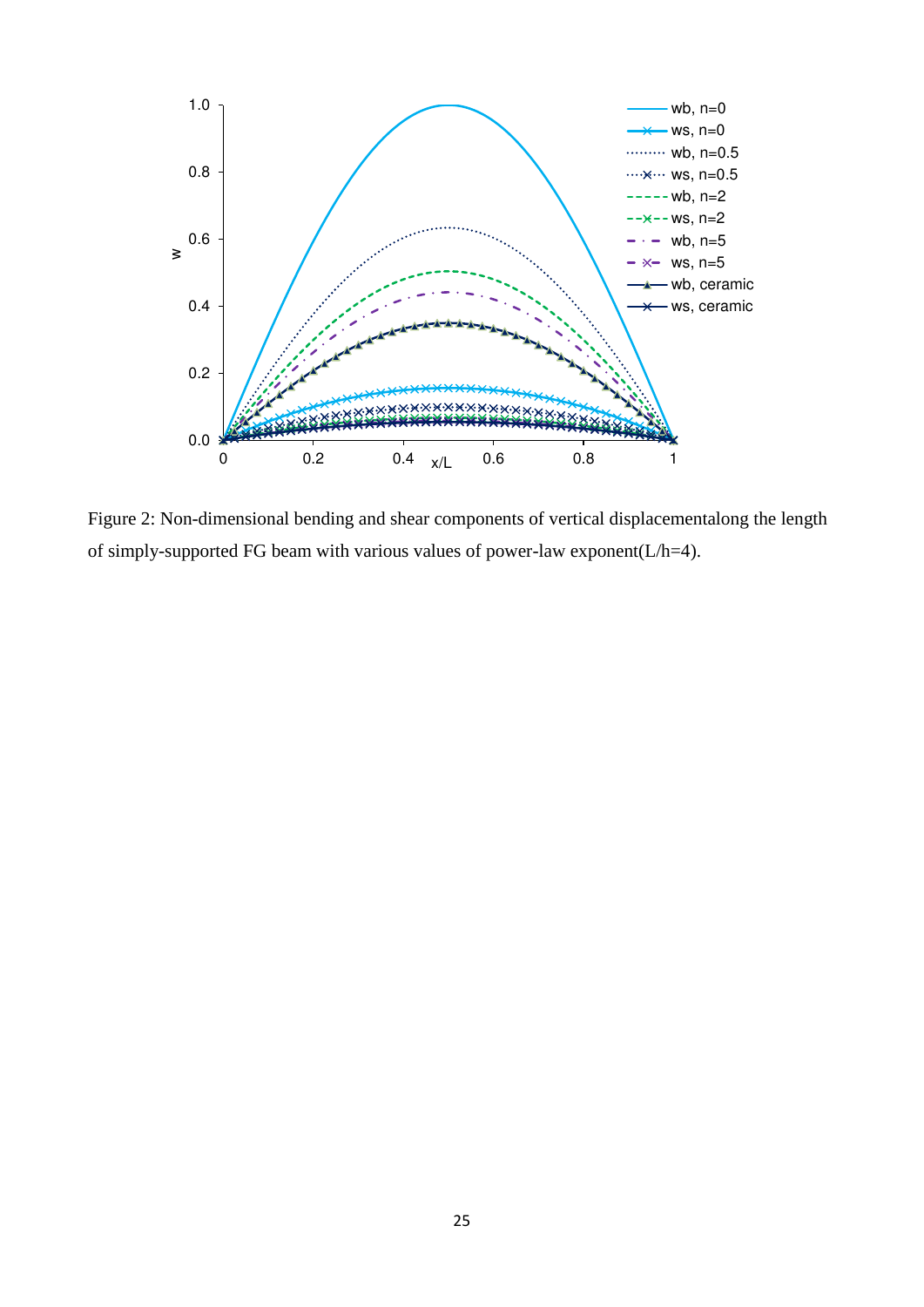

<span id="page-26-0"></span>Figure 3: Non-dimensional axial displacement along the length of simply-supported FG beam with various values of power-law exponent(L/h=4).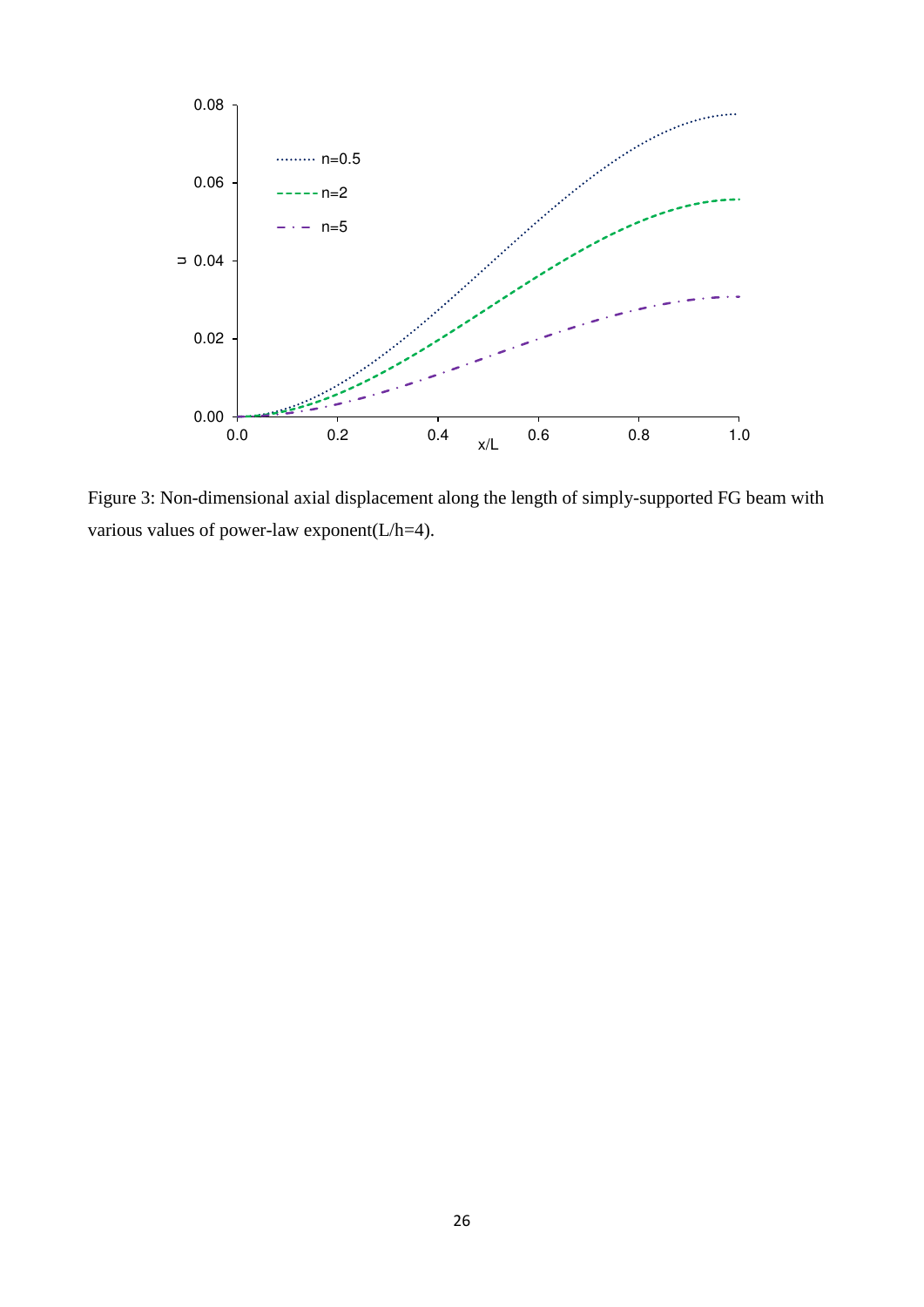<span id="page-27-0"></span>

Figure 4: Effect of Young's modulus ratio onthe non-dimensional mid-span displacements of simply-supported FG beamwith respect to power-law exponent (L/h=4).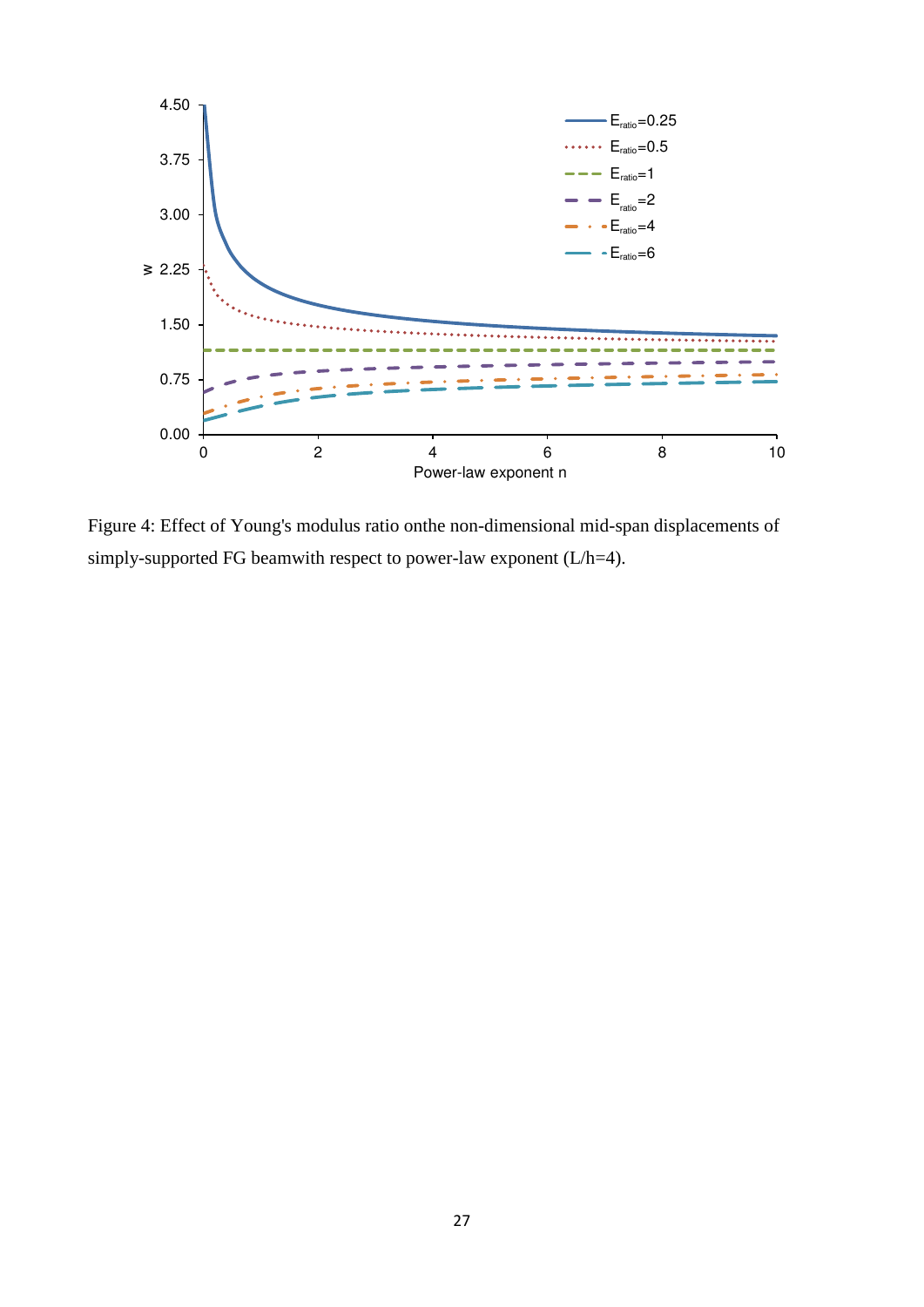

Figure 5: Variation of the first four non-dimensional natural frequenciesof a clamped-clamped FG beamwith respect to power-law exponent (L/h=5).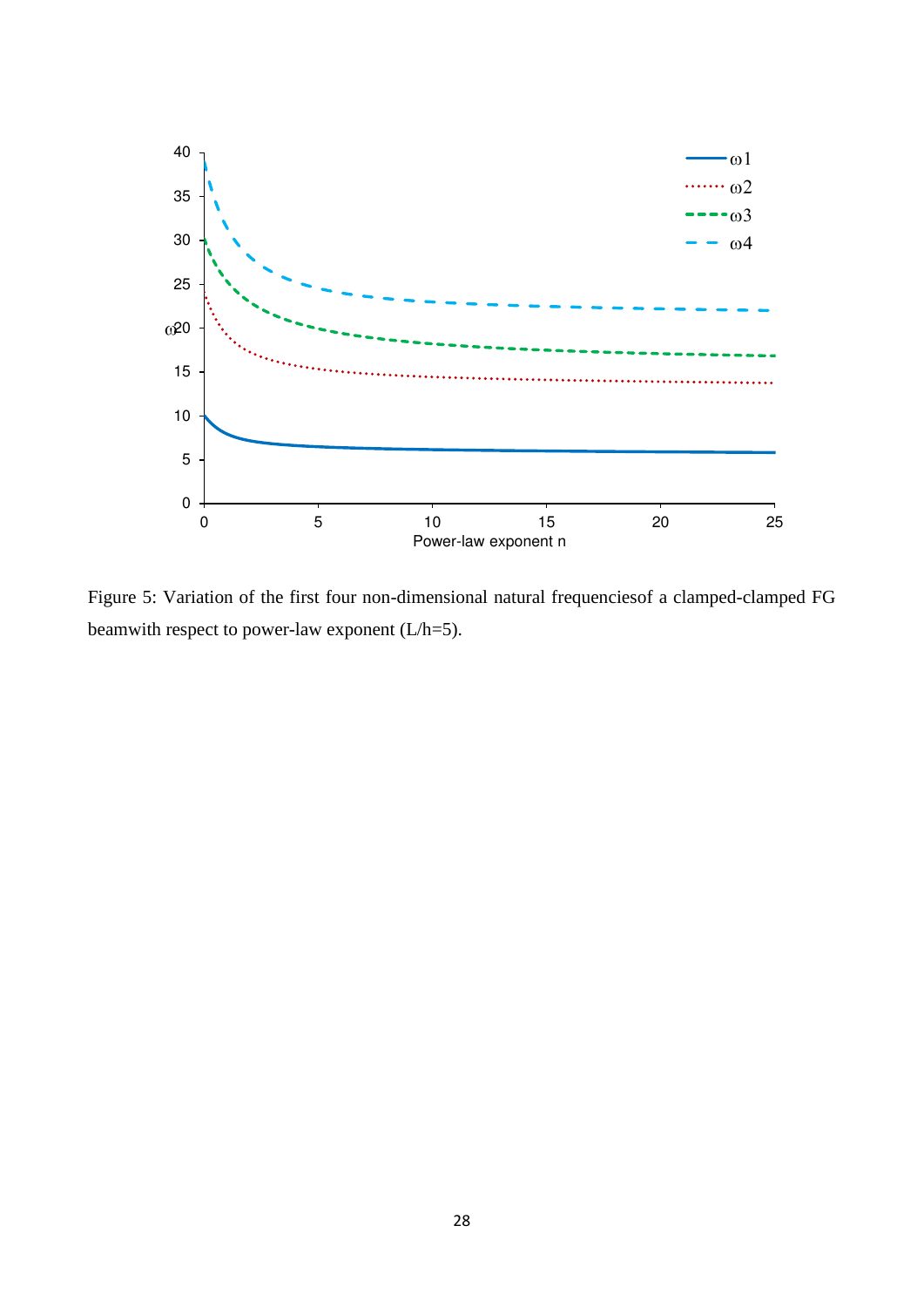<span id="page-29-0"></span>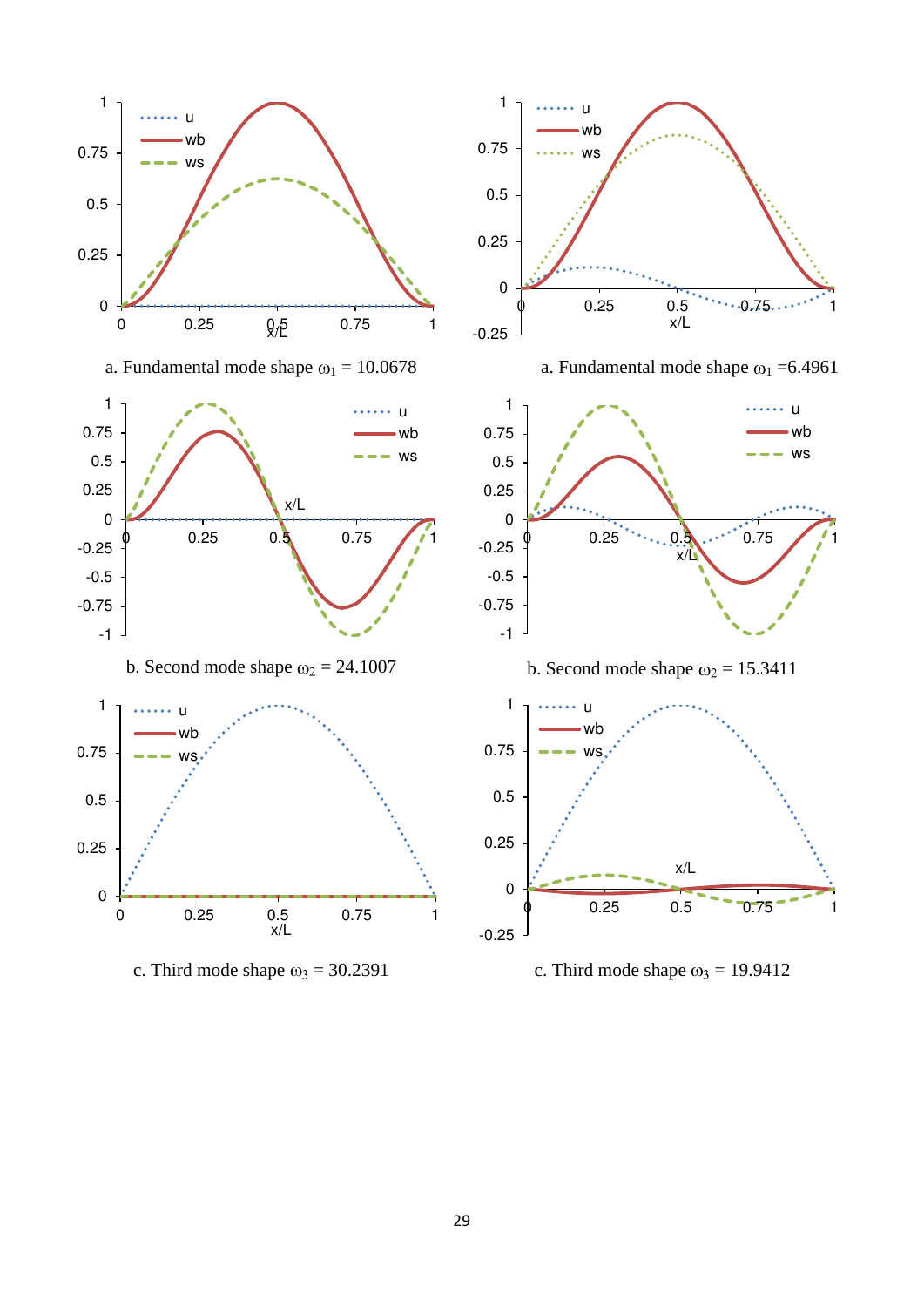

<span id="page-30-0"></span>Figure 6: Vibration mode shapes of a clamped-clamped FG beam withtwo values of power-law exponent n=0 and n=5  $(L/h=5)$